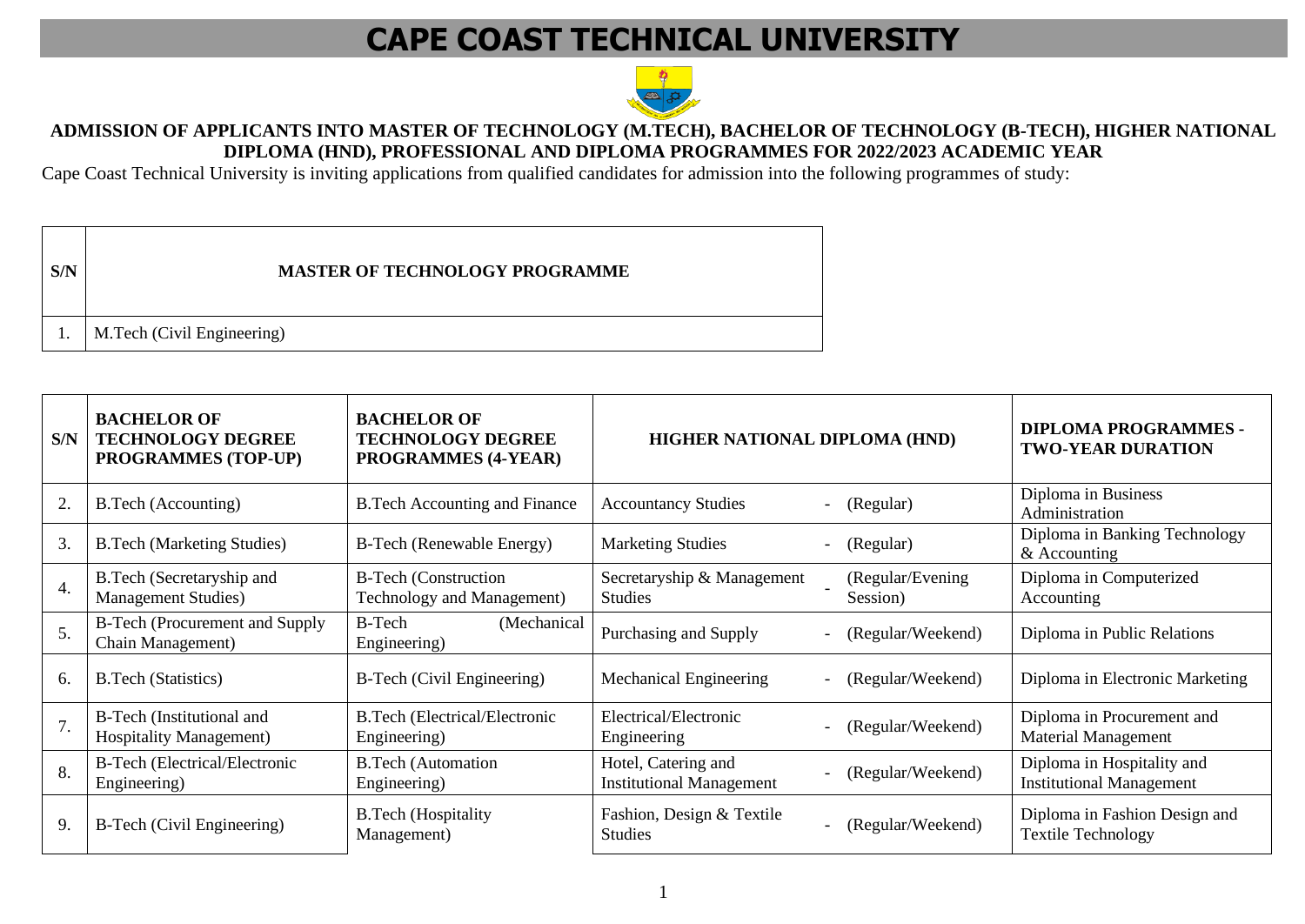| 10. | B-Tech (Building Technology)                          | <b>B.Tech (Agricultural</b><br>Engineering)                  | Civil Engineering          | - (Regular)       | Diploma in Tourism and<br><b>Hospitality Management</b> |
|-----|-------------------------------------------------------|--------------------------------------------------------------|----------------------------|-------------------|---------------------------------------------------------|
| 11. | <b>B.Tech (Tourism Management)</b>                    | B.Tech. (Food and Postharvest<br>Technology)                 | <b>Building Technology</b> | (Regular/Weekend) | Diploma in Mechanical<br>Engineering                    |
| 12. | B.Tech (Fashion Design and<br><b>Textile Studies)</b> | <b>B.Tech (Marketing Studies)</b>                            | Tourism                    | (Regular)         | Diploma in Estimation and<br><b>Quantity Surveying</b>  |
| 13. |                                                       | B.Tech (Entrepreneurship and<br><b>Business Innovation</b> ) | <b>Statistics</b>          | - (Regular)       | Diploma in Food and Postharvest<br>Technology           |
| 14. |                                                       | <b>B.Tech (Tourism Management)</b>                           |                            |                   |                                                         |
| 15. |                                                       | <b>B.Tech (Fashion Design and</b><br>Textile Technology)     |                            |                   |                                                         |
| 16. |                                                       | <b>B.Tech (Statistics and Computer)</b><br>Studies)          |                            |                   |                                                         |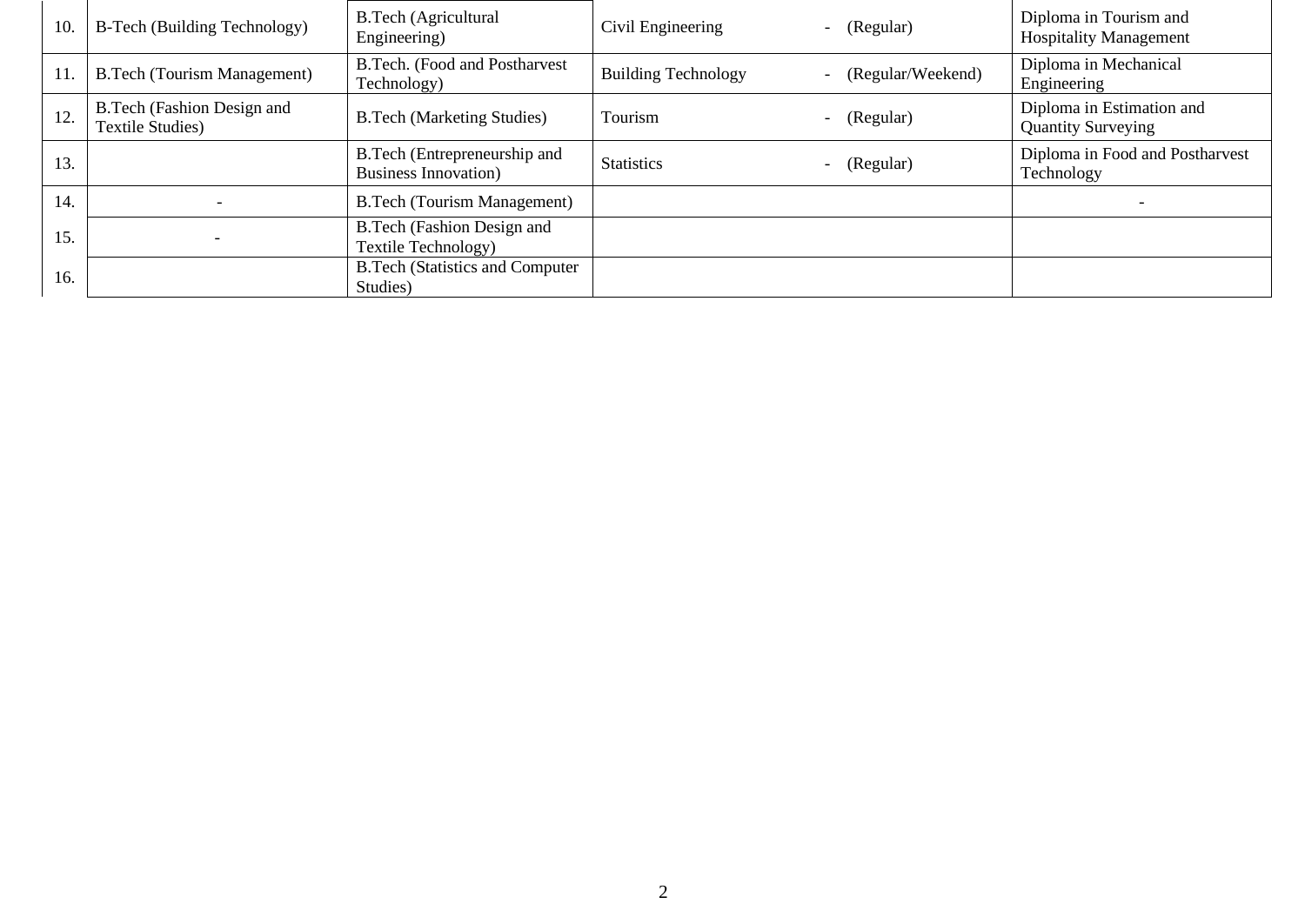## **ENTRY REQUIREMENTS FOR ADMISSION OF STUDENTS IN CIVIL ENGINEERING PROGRAMMES**

#### **1. MASTER OF TECHNOLOGY IN CIVIL ENGINEERING**

- (a) General Qualifications
	- i. B. Tech Certificate Holders in Civil Engineering, Environmental Engineering or a related discipline with a minimum of Second Class (Lower Division) and relevant working experience in the construction industry.
	- ii. BSc. Certificate Holders in Civil Engineering, Environmental Engineering or a related discipline with a minimum of Second Class (Lower Division) and at least ONE (1) year relevant working experience in the construction industry.
	- iii. HND plus BSc. Certificate Holders in Civil Engineering, Environmental Engineering or a related discipline with a minimum of Second Class (Lower Division) and at least ONE (1) year relevant working experience in the construction industry.
- (b) In addition, candidates must pass a selection interview

#### **1. B.TECH. ACCOUNTING (TOP-UP)**

- i. HND Accountancy holders with at least second class lower. However, those with pass would be admitted after going through an entrance exams and interview.
- ii. ACCA and ICA Holders with passes in seven (7) or more subjects
- iii. Holders of professional diploma in computerized accounting or equivalent Diploma from a recognized university.

#### **2. B. TECH MARKETING STUDIES (TOP-UP)**

i. HND graduates in Marketing, and students transferring from similar/related programmes run at other accredited institutions with a minimum of Second  $(2<sup>nd</sup>)$  Class Lower Division plus at least one (1) year working experience

#### **OR**

ii. Applicants with Professional Diploma from CIM (UK/Ghana).

#### **OR**

iii. HND graduates from other fields or disciplines with a qualification not lower than the minimum of Second  $(2<sup>nd</sup>)$  Class Lower Division requirement with at least one (1) year working experience in Marketing Studies related fields.

#### **3. B. TECH SECRETARYSHIP & MANAGEMENT STUDIES (TOP-UP)**

i. Graduates of Higher National Diploma (HND) in Secretaryship and Management Studies and students transferring from similar programmes run at other accredited/recognized institutions with minimum of Second  $(2<sup>nd</sup>)$  Class Lower Division plus at least one (1) year relevant post qualification experience in the relevant field.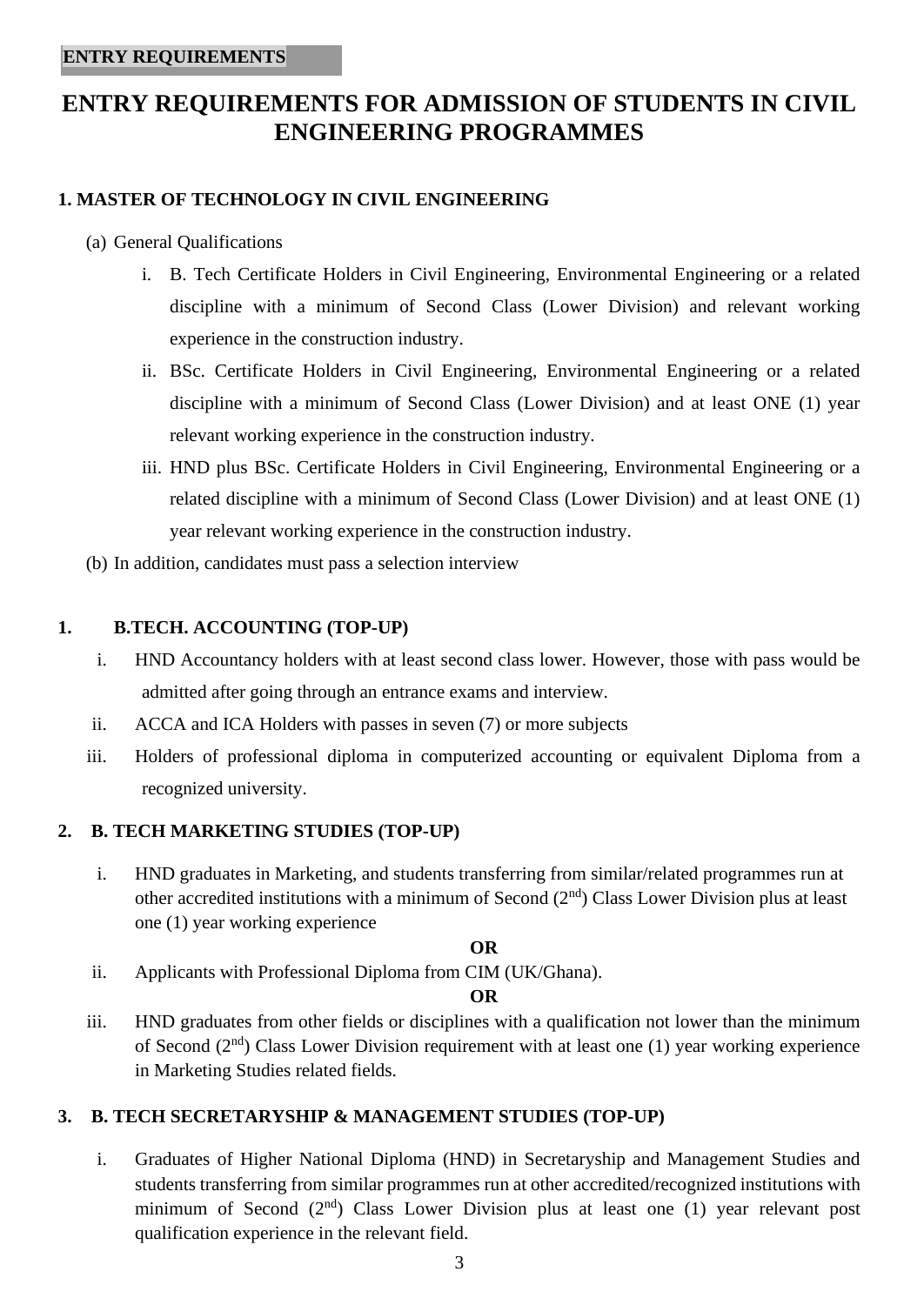ii. Applicants with Private Secretaryship Certificate who have one (1) year working experience in secretarial field shall be admitted after passing a qualifying examination.

#### **OR**

iii. Applicants with level one (1) qualification of the Institute of Chartered Secretaries and Administrators (ICSA) qualifying examinations. Such applicants (ICSA applicants) shall be admitted based on an entrance examination and interview performance.

## **4. B. TECH PROCUREMENT & SUPPLY CHAIN MANAGEMENT (TOP-UP)**

i. HND graduates in Purchasing and Supply, HND Building Technology and students transferring from similar programmes run at other accredited institutions with a minimum of Second  $(2<sup>nd</sup>)$  Class Lower Division plus at least one (1) year working experience

**OR**

ii. Applicants with Level four (4) Foundation Diploma of Chartered Institute of Purchasing & Supply (CIPS)-UK) qualifications or equivalent of Chartered Institute of Builders, UK may apply

## **5. B.TECH. STATISTICS (TOP-UP)**

i. Holders of a good HND certificate (Second Class Division or better) in HND Statistics and must have one-year relevant post qualification field experience

## **6. B.TECH INSTITUTIONAL AND HOSPITALITY MANAGEMENT (TOP-UP)**

## **Entry Requirements**

HND Hotel, Catering and Institutional Management holders with at least second class lower. However, those with pass would be admitted after going through an entrance exams and interview.

## **7. B.TECH FASHION DESIGN AND TEXTILE STUDIES (TOP UP)**

## **Entry Requirements**

i. Holders of a good HND certificate (second class upper Division or better) in Fashion Design and Textiles and must have at least one year work experience in the relevant field. Applicants with second class lower division may also apply but must pass a selection interview.

ii. Foreign students with HND in Fashion Design and Textiles certified by NAB can also apply for admission for the top up programme.

## **8. B.TECH TOURISM MANAGEMENT (TOP-UP)**

The entry requirements for the two-year programme are the following:

- i. HND Tourism, HND Tourism and Hospitality Management graduates or other qualifications of similar programmes run by other institutions with a minimum of 2nd Class Lower.
- ii. Show evidence of at least two years' post qualification work experience.
- iii. Foreign students with similar qualifications can also apply for admission for this top- up degree programme.

## **9. B. TECH CIVIL ENGINEERING (TOP-UP)**

i. HND in Civil Engineering with a minimum of Second Class (Lower division). HND in Civil Engineering with "Pass" Division must pass a selection interview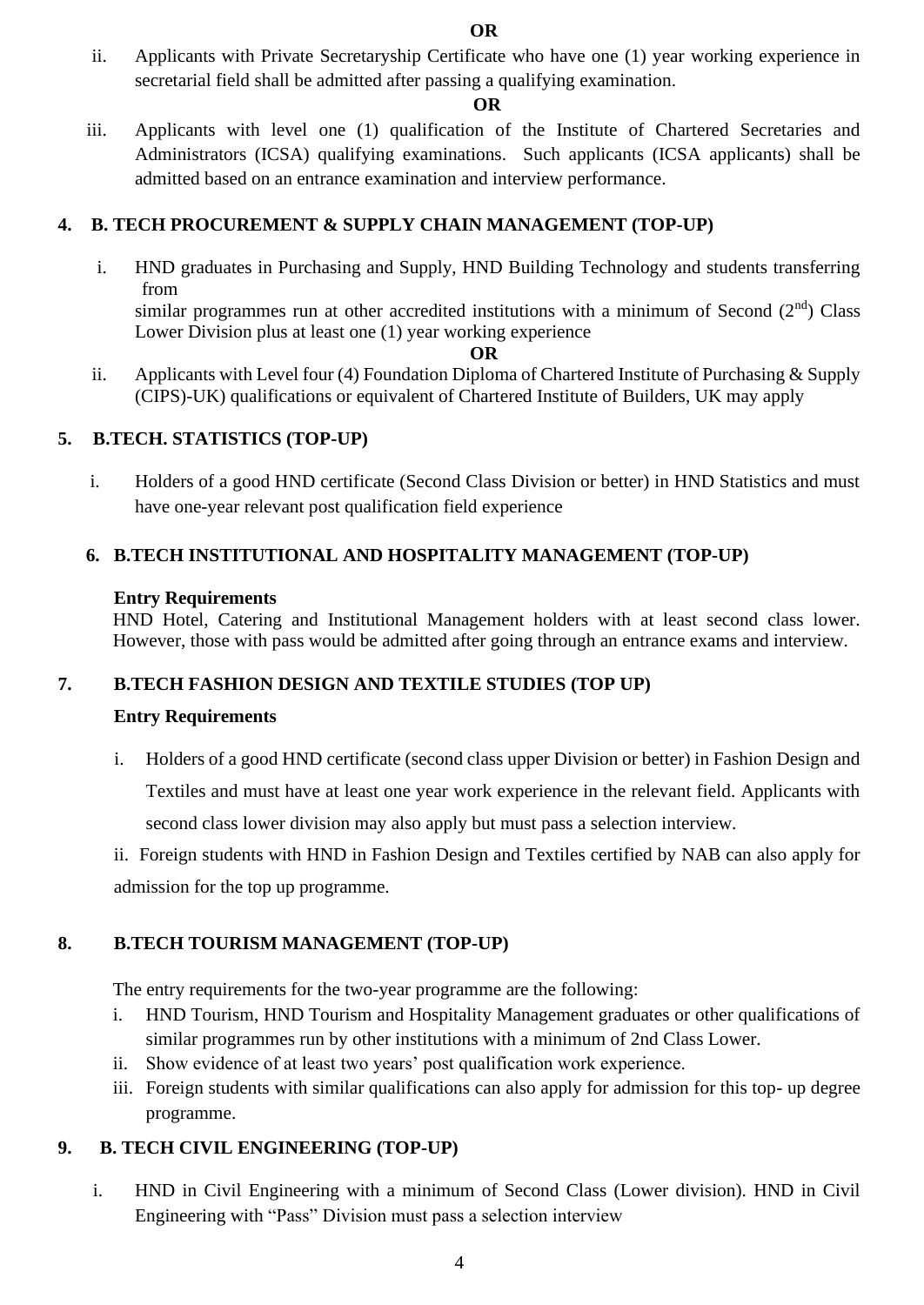- ii. HND in Building Technology, Construction Technology or Construction-related programme may be admitted upon successful completion of a 3-month bridging course
- iii. Construction Technician Certificate Part I, II & III (CTC I, II & III) with Credit passes in all subjects, plus at least three (3) years relevant experience may be admitted upon successful completion of a 6-month bridging course

## **10. B. TECH BUILDING TECHNOLOGY (TOP-UP)**

i. Holders of a good HND certificate (Second Class Upper Division or better) in Building Technology and must have at least, one-year work experience in the relevant field. Applicants with Second Class Lower Division may also apply but must pass a selection interview.

## **11. B.TECH RENEWABLE ENERGY (4-YEAR DEGREE)**

- i. **SSSCE** holders: Credit Passes (A-D) in Six (6) subjects comprising three core subjects, including English Language, Integrated Science and Mathematics, plus three (3) relevant elective subjects. Relevant elective subjects including Elective Mathematics, Physics, Chemistry, Biology, Building Construction, Technical Drawing, Engineering Science, Economics and Geography
- ii. **WASSCE Holders**: Credit Passes (A1-C6) in Six (6) subjects comprising three core subjects, including English Language, Integrated Science and Mathematics, plus three (3) relevant elective subjects. Relevant elective subjects including Elective Mathematics, Physics, Chemistry, Biology, Building Construction, Technical Drawing, Engineering Science, Economics and Geography

## **12. B.TECH MECHANICAL ENGINEERING (4-YEAR DEGREE)**

The programme will be targeting applicants with the following qualifications:

i. **WASSCE applicants:** Credit Passes (A1-C6) in Six (6) subjects comprising three core subjects, including English Language and Mathematics, plus three (3) relevant elective subjects. Relevant elective subjects including Elective Mathematics, Physics, Chemistry

In place of Chemistry; either Metal Work, Auto Mechanics, Applied Electricity, Technical Drawing or Engineering Science is acceptable

ii. **SSSCE applicants:** Credit Passes (A-D) in Six (6) subjects comprising three core subjects, including English Language and Mathematics, plus three (3) relevant elective subjects. Relevant elective subjects including Elective Mathematics, Physics, Chemistry.

In place of Chemistry; either Metal Work, Auto Mechanics, Applied Electricity, Technical Drawing or Engineering Science is acceptable.

iii. **GCE 'A' Level applicants:** FIVE (5) credits at O' Level including English and Mathematics, plus, EITHER Passes at A' Level in: Pure Mathematics, Applied Mathematics, and Physics with an 'O' Level credit in Chemistry. OR Passes at A' Level in Mathematics, Physics and Chemistry

#### iv. **Technical / Vocational Certificate Applicants**

- a. Mechanical Engineering Technician I & II (MET I & II) with passes in all subjects.
- b. Motor Vehicle Technician I & II (MVT I & II) with passes in all subjects
- c. Ordinary Technician Diploma (OTD) Certificate in Mechanical Engineering with Pass in all subjects.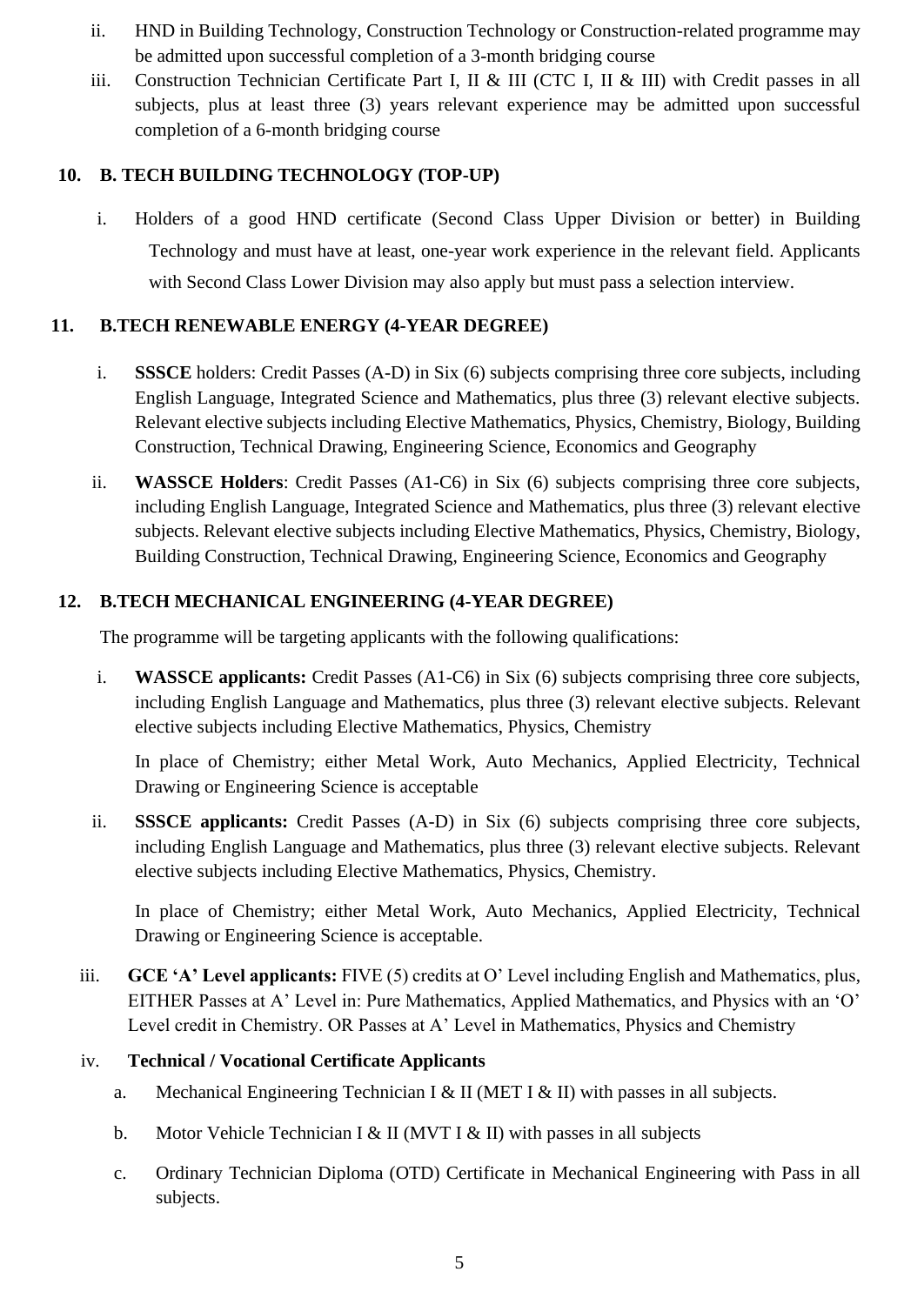- d. Credit Passes in Intermediate or equivalent Certificate in Mechanical related courses plus SSSCE (A-D) or WASSCE (A1-C6) or GCE Ordinary level (Credit) or CTVET (Credit) Certificates in three (3) core subjects, including English Language and Mathematics.
- e. CTVET Diploma Certificate in Mechanical related courses with a minimum of 2nd Class Lower Division shall be admitted into the 2nd Year of the programme. Applicants with a "Pass" shall be admitted into the 1st Year of the programme.
- v. **Professional and other Entry Qualifications:** All professional certificates and any other qualifications beyond the ones specified above must be referred to the Ghana Tertiary Education Commission (GTEC) for the establishment of their equivalences, to determine their eligibility for admission to tertiary education institutions-universities, university, colleges, polytechnics, etc.
- vi. **Mature applicants:**Must be at least 25 years old and should provide a birth certificate or any legitimate documentary proof of date of birth. Pass a written examination and an interview

#### vii. **Teacher Applicants**

Three (3) year certificate 'A'

#### **OR**

Five (5) GCE 'O' level credits including English Language, Mathematics and two (2) Science Subjects or Five (5) SSCE/WASSCE passes including English language, Mathematics and two (2) elective science subjects.

#### **AND**

A minimum of three (3) years teaching experience

#### viii. **HND applicants**

HND Certificate applicants with at least Second-Class Lower Division in any Mechanical Engineering oriented programme, such as:

- a. Mechanical Engineering
- b. Agricultural Mechanization

shall be admitted into the 3rd Year of the Bachelor of Technology (B-Tech) Mechanical Engineering programme.

HND applicants with a "Pass" must pass a selection interview. In addition, the applicant must have acquired a 2-year post-HND qualification working experience.

#### ix. **International and other applicants**

- a. International Baccalaureate applicants may apply with contents of programmes equivalent to the Ghanaian WASSCE/SSSCE or the Ghanaian A' Level programmes.
- b. Credits of International Baccalaureate applicants shall meet requirements 8.1.1 and 8.1.2 with equivalent certificates.
- c. International students' certificates will be submitted to the Ghana Tertiary Education Commission (GTEC) for evaluation before any student is admitted.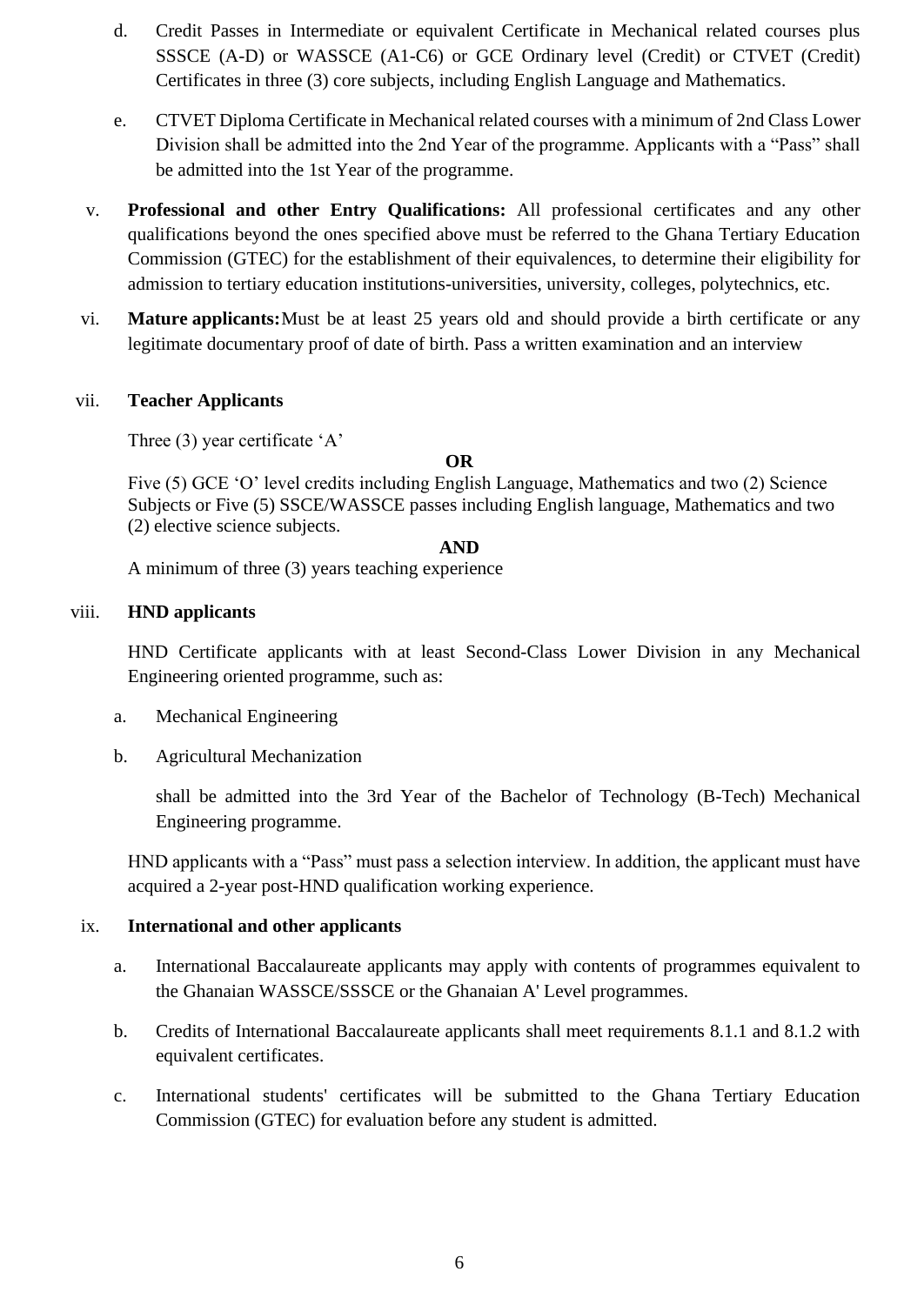## **13. B.TECH ELECTRICAL AND ELECTRONIC ENGINEERING (4-YEAR DEGREE)**

- i. **SSSCE** holders with Credit Passes (A-D) in Six (6) subjects comprising three core subjects, including English Language, Integrated Science and Mathematics, plus three (3) elective subjects. Elective subjects must include Elective Mathematics and/or Physics plus other relevant elective subject(s) such as Chemistry, Applied Electricity, Information Technology, Electronics, Engineering Science
- ii. **WASSCE** (with the same background as above) applicants must obtain at least credit passes (A1- C6) in three elective subjects and three core subjects (Core Mathematics, English and Integrated Science)
- iii. **G.C.E**. –passes in three subjects (with at least one grade D) at Advance level Mathematics/Statistics, Physics and Chemistry, any other science subjects in addition to Credit passes in English, Mathematics, Physics and any other subjects at the ordinary level
- iv. **G.B.C.E.** credit passes (A-D) in six subjects including three electives and Core Mathematics, English and Science.
- v. **HND** candidates with Electrical/Electronic will be admitted into year 3, provided they hold Second Class Lower or Better
- vi. **GCE Advanced Level** candidates must have passes in three subjects, with at least Grade D or better in one of the subjects. Also, they must have had credit passes (Grade 6) in five (5) GCE Ordinary Level subjects, including English Language, Mathematics and Science
- vii. **ABCE Candidates** Full diploma Certificate in ABCE credit passes in five (5) subjects including English Language, Mathematics, Integrated Science in the General Business Certificates Examination (GBCE) or SSSCE or WASSCE. ABCE candidates will be admitted into level 200

## **14. B.TECH AUTOMATION ENGINEERING (4-YEAR DEGREE)**

The following categories of students, with the specified qualifications, are eligible for admission into the programme:

- i. **SSSCE** holders with Credit Passes (A-D) in Six (6) subjects comprising three core subjects, including English Language, Integrated Science and Mathematics, plus three (3) elective subjects. Elective subjects must include Elective Mathematics and/or Physics plus other relevant elective subject(s) such as Chemistry, Applied Electricity, Information Technology, Electronics, Engineering Science
- ii. **WASSCE** (with the same background as above) applicants must obtain at least credit passes (A1- C6) in three elective subjects and three core subjects (Core Mathematics, English and Integrated Science)
- iii. **G.C.E**. passes in three subjects (with at least one grade D) at Advance level Mathematics/Statistics, Physics and Chemistry, any other science subjects in addition to Credit passes in English, Mathematics, Physics and any other subjects at the ordinary level
- iv. **G.B.C.E.** credit passes (A-D) in six subjects including three electives and Core Mathematics, English and Science.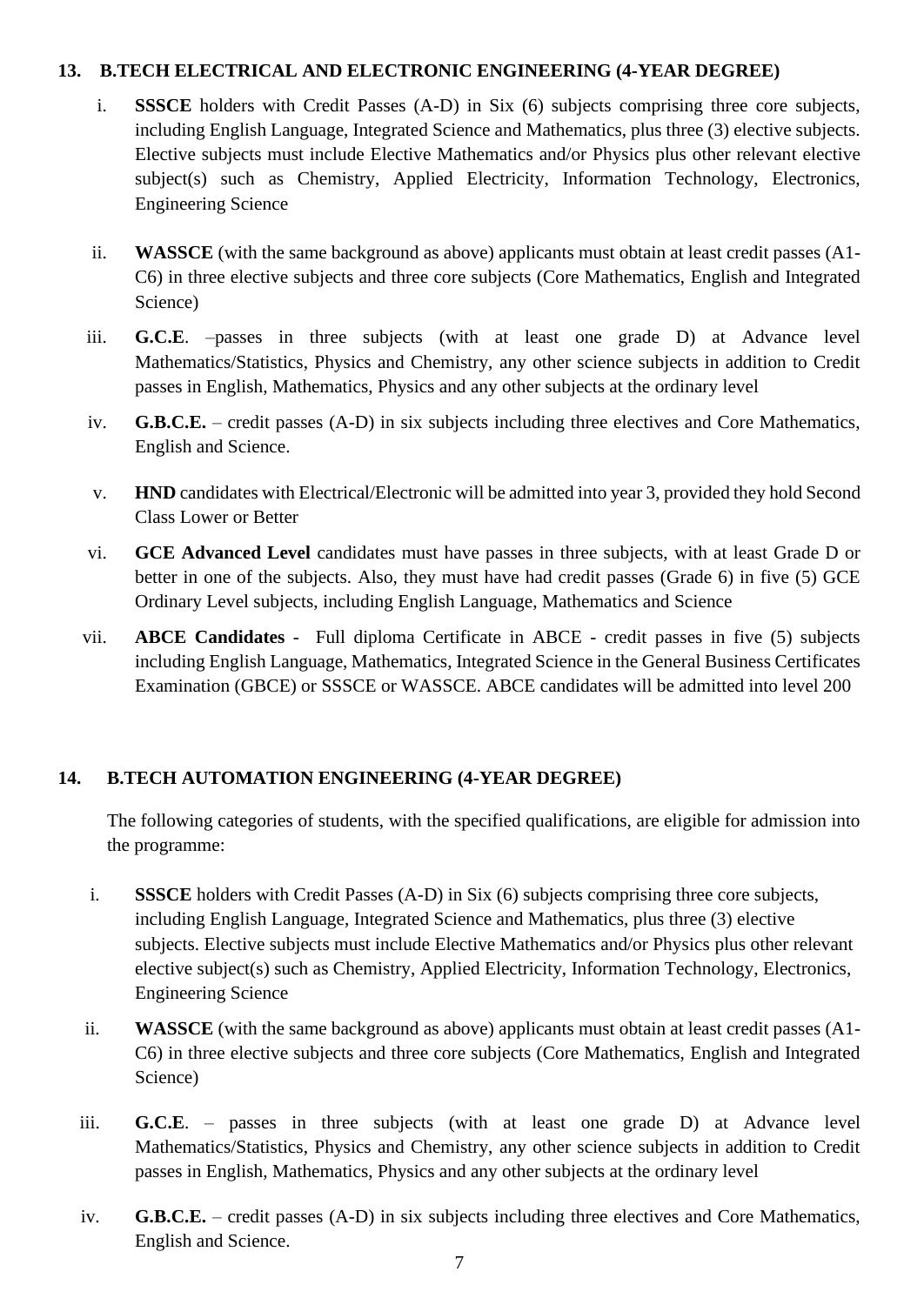- v. **HND** candidates with Electrical/Electronic will be admitted into year 3, provided they hold Second Class Lower or Better
- vi. **GCE Advanced Level** candidates must have passes in three subjects, with at least Grade D or better in one of the subjects. Also, they must have had credit passes (Grade 6) in five (5) GCE Ordinary Level subjects, including English Language, Mathematics and Science
- vii. **ABCE Candidates** Full diploma Certificate in ABCE credit passes in five (5) subjects including English Language, Mathematics, Integrated Science in the General Business Certificates Examination (GBCE) or SSSCE or WASSCE. ABCE candidates will be admitted into level 200

## **15. B.TECH CIVIL ENGINEERING (4-YEAR DEGREE)**

## **(a) SSSCE/WASSCE Applicants**

## *(i) SSSCE Holders:*

Credit Passes (A-D) in Six (6) subjects comprising three core subjects, including English Language, Mathematics and Integrated Science, plus three (3) relevant elective subjects including either Elective Mathematics or Physics. Other relevant elective subjects are Chemistry, Biology, Building Construction, Woodwork, Plumbing, Carpentry, Technical Drawing, Engineering Science, Economics and Geography.

## *(ii) WASSCE Holders:*

Credit Passes (A1-C6) in Six (6) subjects comprising three core subjects, including English Language, Mathematics and Integrated Science, plus three (3) relevant elective subjects including either Elective Mathematics or Physics. Other relevant elective subjects include Chemistry, Biology, Building Construction, Woodwork, Plumbing, Carpentry, Technical Drawing, Engineering Science, Economics and Geography.

## **(b) GCE 'A' Level applicants**

Five (5) credits (at least Grade 6) at O' Level including English Language Mathematics, and two (2) of the following: Additional Mathematics, Physics, Chemistry, Technical Drawing and Building Construction, plus, Two (2) A' Level passes in Mathematics and either Physics or Chemistry.

## **(c) Technical Certificate Applicants**

(i) Certificate in Construction-related Course from Technical Institutes with Credit passes in all subjects, plus SSSCE (A-D) or WASSCE (A1-C6) or GCE Ordinary level (Credits) or NABPTEX (Credits) Certificates in three (3) core subjects, including English Language, Mathematics and Integrated Science.

(ii) Construction Technician Certificate Part I & II (CTC I & II) with Credit passes in all subjects, plus Credit passes in three (3) core subjects including English language, Mathematics, and Integrated Science from SSSCE (A-D) or WASSCE (A1-C6) or GCE Ordinary level (Credits) or NABPTEX (Credits).

(iii) Construction Technician Certificate Part I, II & III (CTC I, II & III) with Credit passes in all subjects, plus at least three (3) years relevant experience may be admitted to Level 300 upon successful completion of a 6-month bridging course.

## **(d) Mature Applicants**

(i) Must be at least 25 years old and should provide a birth certificate or any legitimate documentary proof of date of birth.

(ii) Must show evidence of completion of Second Cycle education.

(iii) Must have at least three (3) years relevant work experience and show proof with a recommendation letter from the employer

(iv) Must pass a written examination and an interview.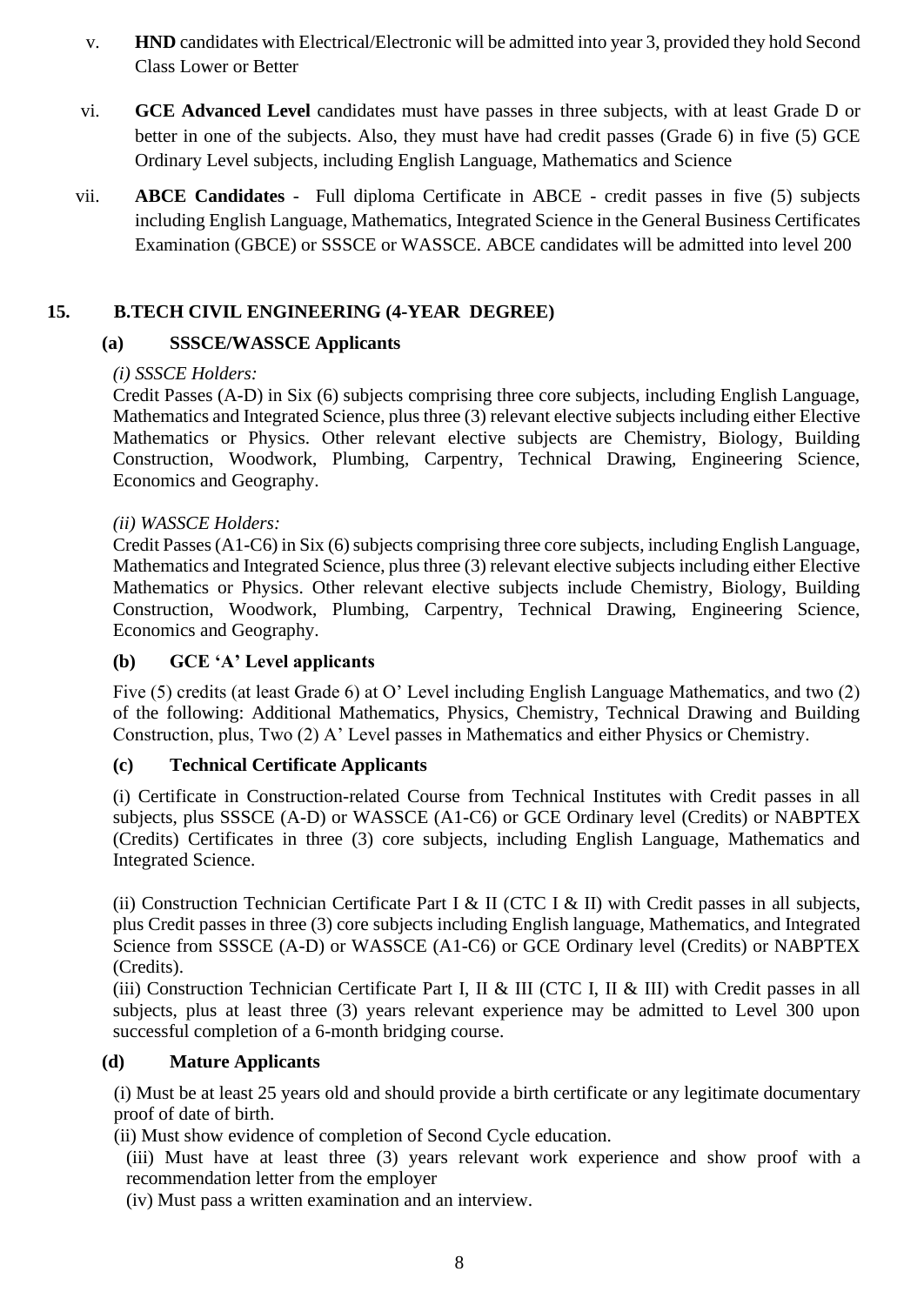#### **(e) Diploma Applicants**

(i) HND Certificate in Civil Engineering with a minimum of Second Class (Lower Division) may be admitted to Level 300 of the Programme. HND applicants with a "Pass" must pass a selection interview.

(ii) HND in Building Technology, Construction Technology or Construction-related Programme may be admitted to Level 300 upon successful completion of a 3-month bridging course.

(iii) 2-year Diploma Certificate in Civil Engineering with a minimum of 2nd Class (Lower Division) from any Accredited Institution may be admitted to Level 200 of the Programme. However, applicants with deficiency in Level 100 courses will be required to register and successfully complete those courses. Applicants with a "Pass" may be admitted to Level 100 of the Programme.

#### **(f) Teacher Applicants**

Five (5) GCE 'O' level credits including English Language, Mathematics and two (2) Science Subjects or Five (5) SSSCE/WASSCE passes including English language, Mathematics and two (2) elective science subjects.

#### **(g) International Students**

International students with SSSCE/WASSCE certificate or its equivalent in relevant areas indicated for SSSCE/WASSCE applicants are eligible for admission.

#### **(h) Professional and Other Entry Qualifications**

All professional certificates and any other qualifications beyond the ones specified above will be referred to the GTEC for the establishment of their equivalences, to determine their eligibility for admission into the Programme.

#### **(i) Foreign Qualifications**

Foreign qualifications shall be referred to the National Accreditation Board (NAB) for determination of equivalences and eligibility for admission into the Programme.

#### **16. B.TECH CONSTRUCTION TECHNOLOGY AND MANAGEMENT (4-YEAR)**

The general requirements for admission in BTech Construction Technology:

- SSSCE: Candidates must have Credit Passes (A-D) in six (6) subjects comprising three core subjects, including English Language and Mathematics, plus three (3) relevant elective subjects. Relevant elective subjects include: Elective Mathematics, Physics, Chemistry, Technical Drawing, Engineering Science, Woodwork, Metal work, Building Construction, Economics, Geography, General Knowledge in Art, Graphic Design, History, Government, Chemistry, Biology, Information Communication Technology and Agricultural Science.
- WASSCE: Candidates must have Credit Passes (A1-C6) in six (6) subjects comprising three core subjects, including English Language and Mathematics, plus three (3) relevant elective subjects. Relevant elective subjects include: Elective Mathematics, Physics, Chemistry, Technical Drawing, Engineering Science, Woodwork, Metal work, Building Construction, Economics, Geography, General Knowledge in Art, Graphic Design, History, Government, Chemistry, Biology, Information Communication Technology and Agricultural Science.
- GCE: Candidates must have passes in Three (3) subjects at GCE 'A 'Level including Mathematics and any Two (2) of the following: Physics, Chemistry, Economics and Geography, plus a pass in the General Paper. In addition, candidates must have Five (5) GCE 'O' Level credits including English and Mathematics. Candidates with two good passes in Mathematics and Physics at GCE 'A 'Level may be considered.
- TECHNICAL/VOCATIONAL CERTIFICATE APPLICANTS
- i. Construction Technician Certificate Part I, II & III (CTCI, II & III) Old and New Scheme and Ordinary Technician Diploma (OTD) with credit passes in all subjects; with at least two years relevant working experience may be admitted to level 300 upon successful completion of a 6 month bridging course.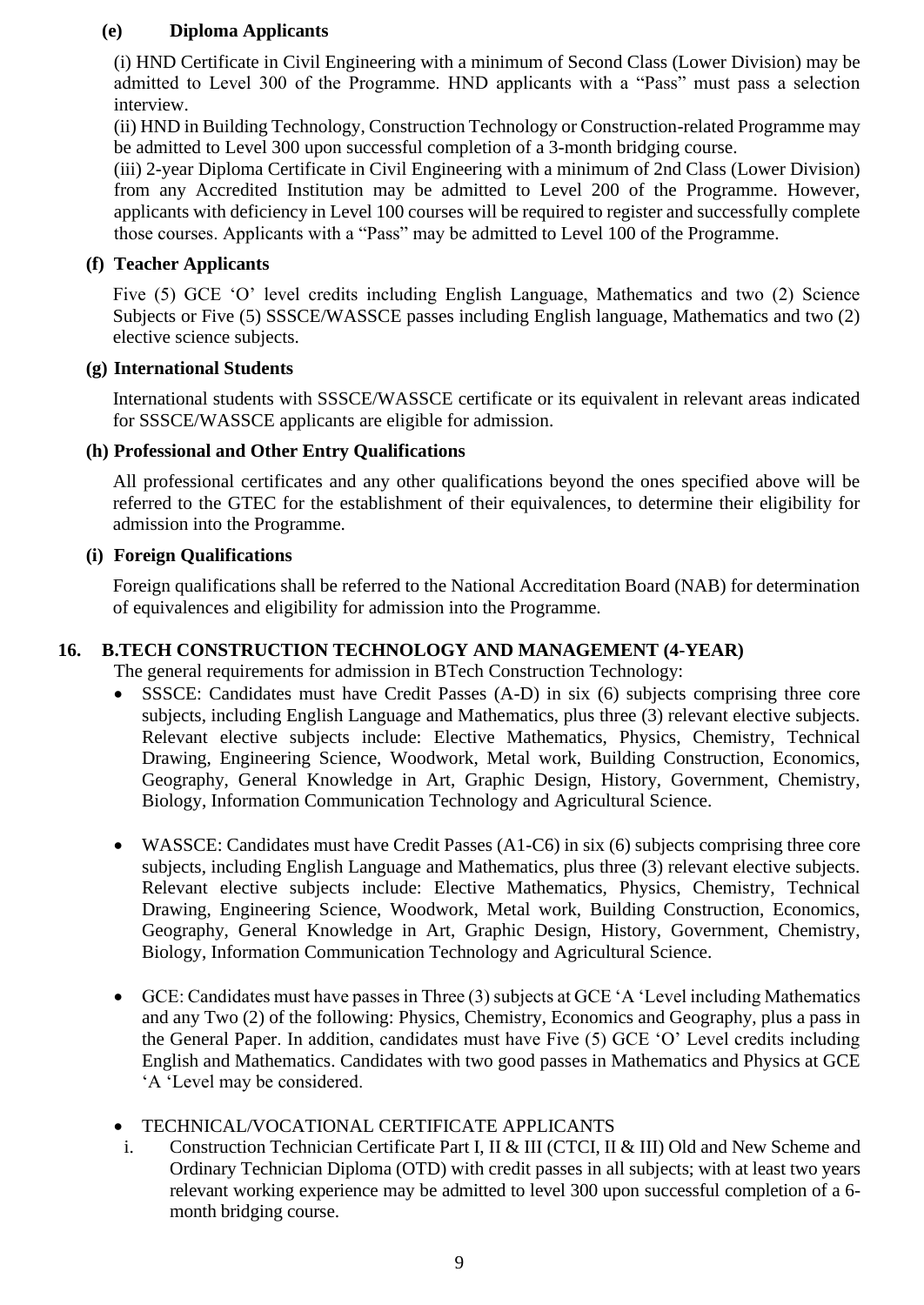- ii. Advance B&C and C&J Craft Certificate with passes in all courses plus SSSCE (A-D) or WASSCE (A1-C6) or GCE Ordinary level (Credit) or NABPTEX/CTVET (Credits) in three (3) core subjects, including English Language and Mathematics.
- iii. Credit passes in Intermediate or equivalent Certificate in Construction related courses plus SSSCE (A-D) or WASSCE (A1-C6) or GCE Ordinary level (Credit) or NABPTEX/CTVET (Credits) in three (3) core subjects, including English Language and Mathematics.
- iv. NABPTEX accredited Diploma Certificate in Construction related courses with a minimum of 2nd Class Lower Division shall be admitted into the 2nd year of the programme. Applicants with "Pass" shall be admitted into the 1st year of the programme.

## • PROFESSIONAL AND OTHER ENTRY OUALIFICATIONS

All professional certificates and any other qualifications beyond the ones specified above must be referred to the National Accreditation Board for the establishment of their equivalences, to determine their eligibility for admission into the programme.

- Mature Admission: Candidates must be at least 25 years old, and show proof of age with birth certificate or any legitimate documentary proof of date of birth certificate or any legitimate documentary proof of date of birth at the time of application.
- TEACHER APPLICANTS
	- i. Three (3) year certificate 'A'

#### **OR**

ii. Five (5) GCE 'O' level credits including English Language, Mathematics and two (2) Science Subjects or Five (5) SSCE/WASSCE passes including English language, Mathematics and two (2) elective subjects.

#### **AND**

iii. A minimum of three (3) years teaching experience.

#### • HIGHER NATIONAL DIPLOMA (HND) APPLICANTS

HND Certificate in Building Technology or other related programme, with a minimum of 2nd Class Lower Division shall be admitted into the 3rd Year of the programme. HND applicants with "Pass" may be admitted into 2nd year after passing a selection interview.

• DIPLOMA APPLICANTS

Diploma in Building Technology, Estimation and Quantity Surveying or other construction related programmes, with a minimum of 2nd Class Lower Division shall be admitted into the 2nd Year of the programme. Diploma applicants with "Pass" must pass a selection interview.

- INTERNATIONAL STUDENTS International students with SSSCE/WASSCE certificate or its equivalent are eligible for admission.
- FOREIGN QUALIFICATIONS Foreign qualifications shall be referred to the Ghana Tertiary Education Commission (GTEC) for determination of equivalences and eligibility for admission into the programme.

#### **17. B. TECH STATISTICS AND COMPUTER STUDIES (4-YEAR DEGREE)**

The admission requirements for the B.Tech (Statistics) programme as set up by GTEC are as follows:

#### **SSSCE Applicants**

- i. Passes in three Core Subjects (A D) including English, Core Mathematics and Integrated Science.
- ii. Passes in three subjects  $(A D)$  in Elective Mathematics and any other two elective subjects.

#### **WASSCE Applicants:**

i. Credit Passes  $(A1 - C6)$  in three Core Subjects including English and Core Mathematics.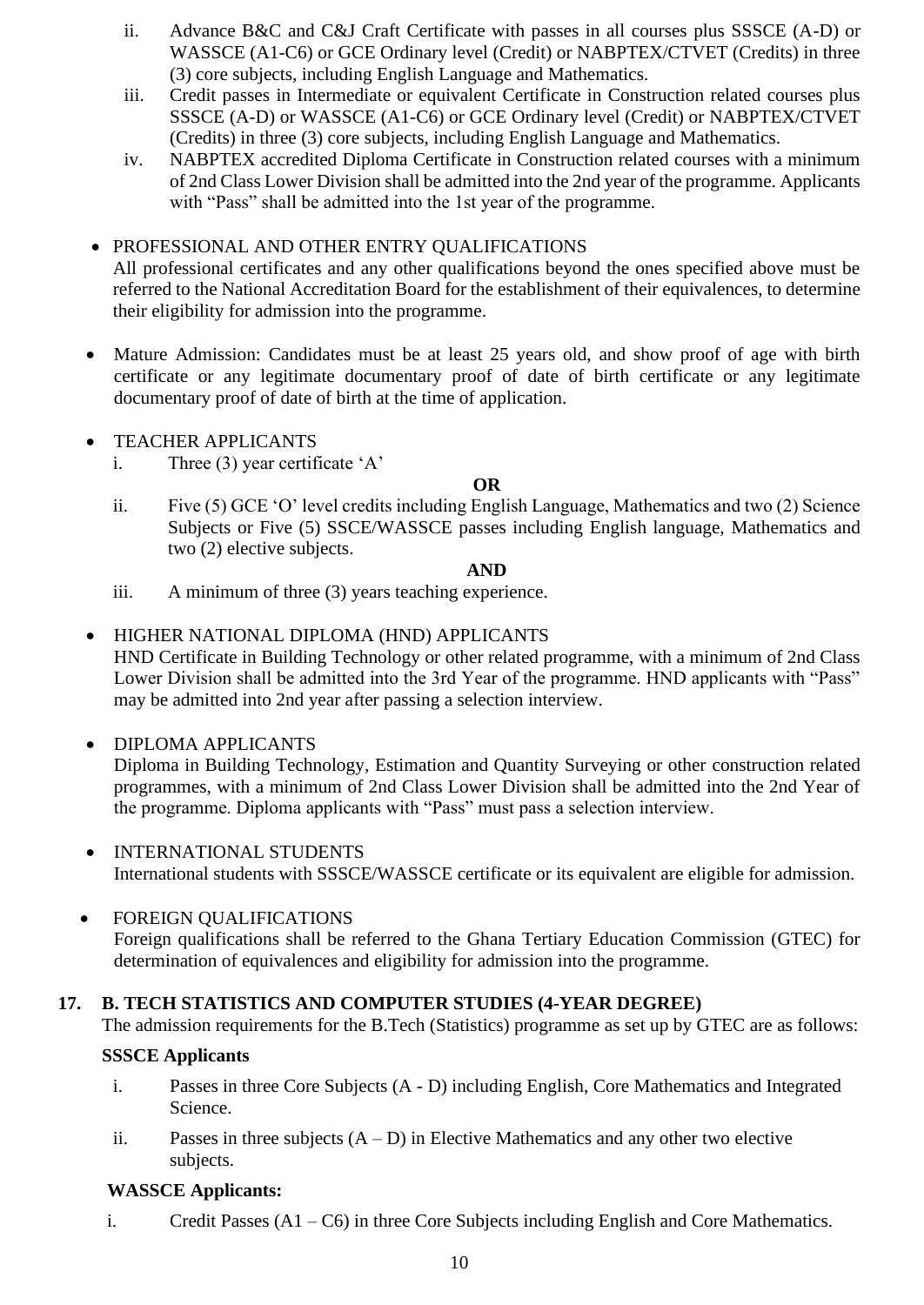ii. Three Credit Passes (A1- C6) in Elective Mathematics and any other two elective subjects.

## **Mature Applicants must:**

- i) Be at least 25 years old.
- ii) Have at least two (2) years relevant working experience.
- iii) Pass a written examination in English Language and Mathematics.

## **Diploma Applicants:**

i) Candidate with Diploma in Statistics or any related programme from accredited tertiary institution with a CGPA of 2.0 or better would be considered for admission into level 200 of the programme.

#### **OR**

ii) Candidate with Diploma in Statistics or any related programme from accredited tertiary institution with a CGPA between 1.50 and 1.99 inclusive would be considered for admission into level 100 of the programme.

## **Higher National Diploma (HND) Applicants:**

i) Candidate with HND in Statistics or any related programme from accredited tertiary institution with a CGPA of 2.0 or better would be considered for admission into level 300 of the programme.

## **OR**

ii) Candidate with HND in Statistics or any related programme from accredited tertiary institution with a CGPA between 1.50 and 1.99 inclusive would be considered for admission into level 200 of the programme.

## **'A' Level Applicants:**

i) Candidate with three (3) GCE 'A' Level passes in Mathematics and any other two (2) subjects

## **AND**

ii) Five (5) credits at GCE 'O' Level including English Language, Mathematics and a Science Subject.

#### **18. B. TECH HOSPITALITY MANAGEMENT (4-YEAR DEGREE)**

- i. Higher National Diploma holders with at least second class upper and lower division. However, those with pass would be admitted after going through an interview
- ii. **SSSCE holders:** Credit passes in English, Core Mathematic, Core Science/Social Studies and three (3) relevant elective subjects such as Food and Nutrition, Management in Living, General Knowledge in Arts, French, Economics, Geography, Accounting, Business Management, Costing, Physics, Chemistry, Biology and Elective Mathematics
- iii. **WASSCE holders:** Credit passes in English, Core Mathematic, Core Science/Social Studies and three (3) relevant elective subjects such as Food and Nutrition, Management in Living, General Knowledge in Arts, French, Economics, Geography, Accounting, Business Management, Costing, Physics, Chemistry, Biology and Elective Mathematics
- iv. **GCE:** Passes in Two (2) subjects at GCE 'A 'Level in Mathematics, Physics, Chemistry, Economics and Geography, Biology/Agricultural Science
- v. Post-Secondary Certificate 'A' holders
- i. Institutional Management Certificate holders
- ii. Professionals with 812/2 certificate holders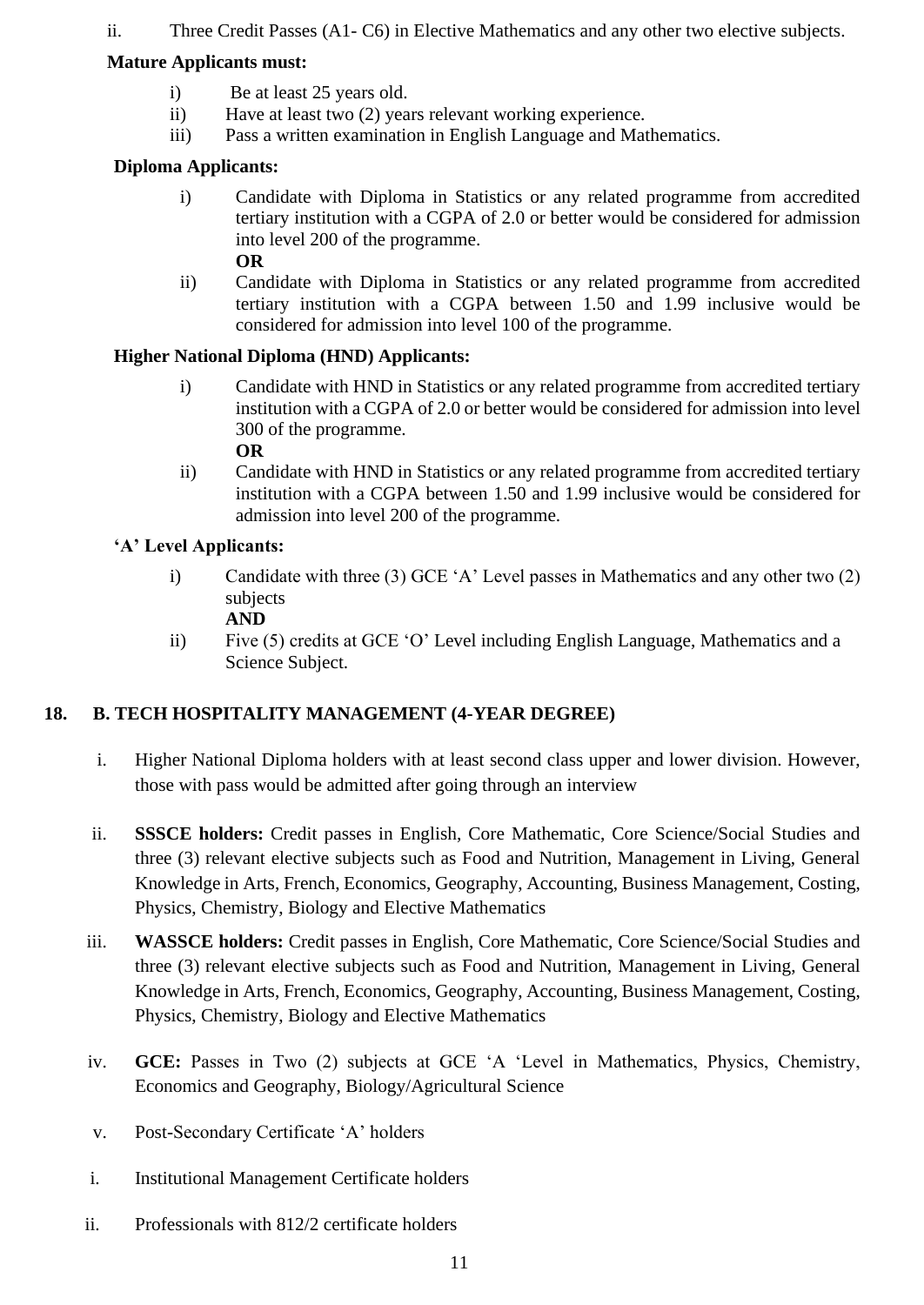- iii. Diploma in Hospitality Management holders
- iv. **Mature Admission:** Candidates must be at least 25 years old with at least one (1) year relevant work experience. In addition, applicants must pass an organised entrance examination and interview by the Department

## **19. B. TECH FASHION DESIGN AND TEXTILE TECHNOLOGY (4-YEAR DEGREE)**

The programme intends to target applicants with the following qualifications:

## **i. SSSCE Applicants**

Candidates must possess Credit Passes in three (3) Core Subjects (A to D): English, Mathematics and Integrated Science/Social Studies and three (3) relevant elective subjects from the following: Clothing and Textiles, General Knowledge in Arts, Science, General Arts, Home Economics, Business and Visual Art.

## **ii.WASSCE Applicants**

Candidates must possess Credit Passes (A1 to C6) in three (3) Core Subjects: English, Mathematics and Integrated Science / Social Studies and three (3) relevant elective subjects from the following: Clothing and Textiles, General Knowledge in Arts, Science, General Arts, Home Economics, Business and Visual Art.

## **iii. GCE 'A' Level Applicants:**

Five (5) GCE 'O' level credits including English language and Mathematics and two (2) GCE 'A' level passes in relevant subjects and General paper.

## **iv. Applicants from Technical/Vocational Institutions**

- Advanced certificate in Fashion, plus SSSCE/WASSCE with passes in three (3) core subjects in English Language, Mathematics, Science /Social Studies.
- Intermediate Certificate in Fashion plus five (5) SSSCE/WASSCE/GCE Ordinary Certificate passes including English Language and Mathematics /Science / Social Studies subjects.
- NABTEX Certificate (passes in NABPTEX examination for both core and elective /departmental courses)

## **v. Diploma Certificate Holders**

NABPTEX Diploma Certificate in Fashion Design with a minimum of 2nd Class Lower Division or related diploma certificate from an accredited institution shall be admitted into the 2<sup>nd</sup> Year of the programme.

## **vi. Mature Applicants**

• Must be at least 25 years old and must provide a birth certificate or any legitimate documentary proof of date of birth.

## **vii. Teacher Applicants**

Three (3) year certificate 'A'

## **OR**

Five (5) GCE 'O' level credits including English Language, Mathematics and two (2) Science Subjects or Five (5) SSCE/WASSCE passes including English language, Mathematics and two (2) elective science subjects.

#### **viii. HND Graduates**

HND in Fashion and Textile Design or other related courses, with a minimum of second-class lower division qualify to enter the programme at Level 300.

#### **ix. International Students**

International students with SSSCE/WASSCE certificate or its equivalent are eligible for admission.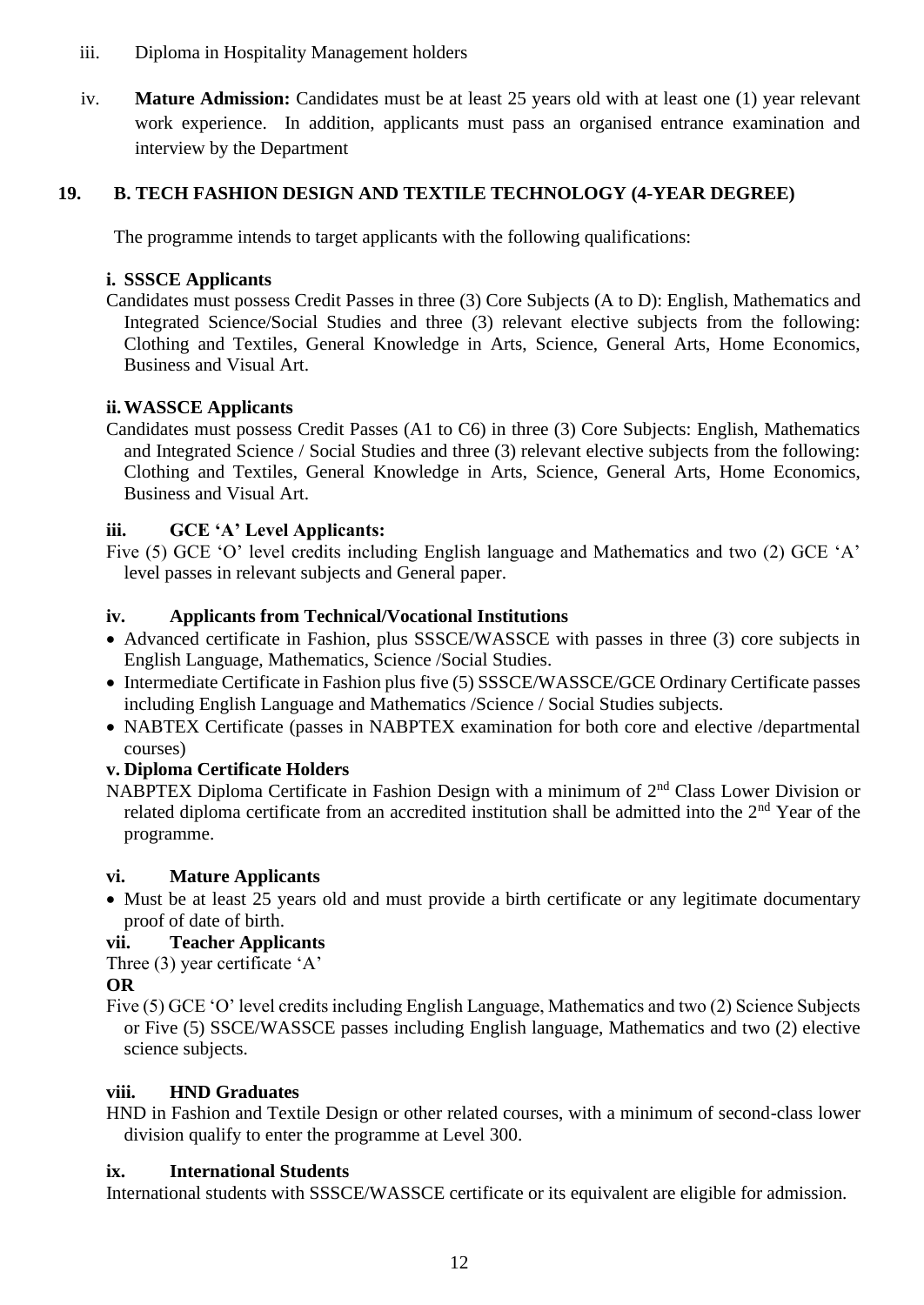## **x. Foreign Qualifications**

Foreign qualifications shall be referred to the National Accreditation Board (NAB) for determination of equivalences and eligibility.

## **20. B-TECH AGRICULTURAL ENGINEERING (4-YEAR DEGREE)**

i. Credit Passes (A1-C6) in Six (6) subjects comprising three core subjects, including English Language and Mathematics, plus three (3) relevant elective subjects. Relevant elective subjects including Elective Mathematics, Physics, Chemistry

In place of Chemistry; either General Agriculture, Biology, Metal Work, Auto Mechanics, Applied Electricity, Technical Drawing or Engineering Science is acceptable.

ii. Credit Passes (A-D) in Six (6) subjects comprising three core subjects, including English Language and Mathematics, plus three (3) relevant elective subjects. Relevant elective subjects including Elective Mathematics, Physics, Chemistry.

In place of Chemistry; either General Agriculture, Biology, Metal Work, Auto Mechanics, Applied Electricity, Technical Drawing or Engineering Science is acceptable

iii. **GCE 'A' LEVEL APPLICANTS**: FIVE (5) credits at O' Level including English and Mathematics, plus, EITHER Passes at A' Level in: Pure Mathematics, Applied Mathematics, and Physics with an 'O' Level credit in Chemistry OR Passes at A' Level in Mathematics, Physics and **Chemistry** 

## iv. **TECHNICAL / VOCATIONAL CERTIFICATE APPLICANTS**

- a. Mechanical Engineering Technician I & II (MET I & II) with passes in all subjects.
- b. Motor Vehicle Technician I & II (MVT I & II) with passes in all subjects
- c. Ordinary Technician Diploma (OTD) Certificate in Mechanical Engineering with Pass in all subjects.
- d. Credit Passes in Intermediate or equivalent Certificate in Mechanical related courses plus SSSCE (A-D) or WASSCE (A1-C6) or GCE Ordinary level (Credit) or CTVET (Credit) Certificates in three (3) core subjects, including English Language and Mathematics
- e. CTVET Diploma Certificate in Mechanical related courses with a minimum of 2nd Class Lower Division shall be admitted into the 2nd Year of the programme. Applicants with a "Pass" shall be admitted into the 1st Year of the programme
- v. **Professional and other Entry Qualifications:** All professional certificates and any other qualifications beyond the ones specified above must be referred to the Ghana Tertiary Education Commission (GTEC) for the establishment of their equivalences, to determine their eligibility for admission to tertiary education institutions-universities, university, colleges, polytechnics, etc.
- vi. **Mature applicants** must be at least 25 years old and should provide a birth certificate or any legitimate documentary proof of date of birth. Pass a written examination and an interview.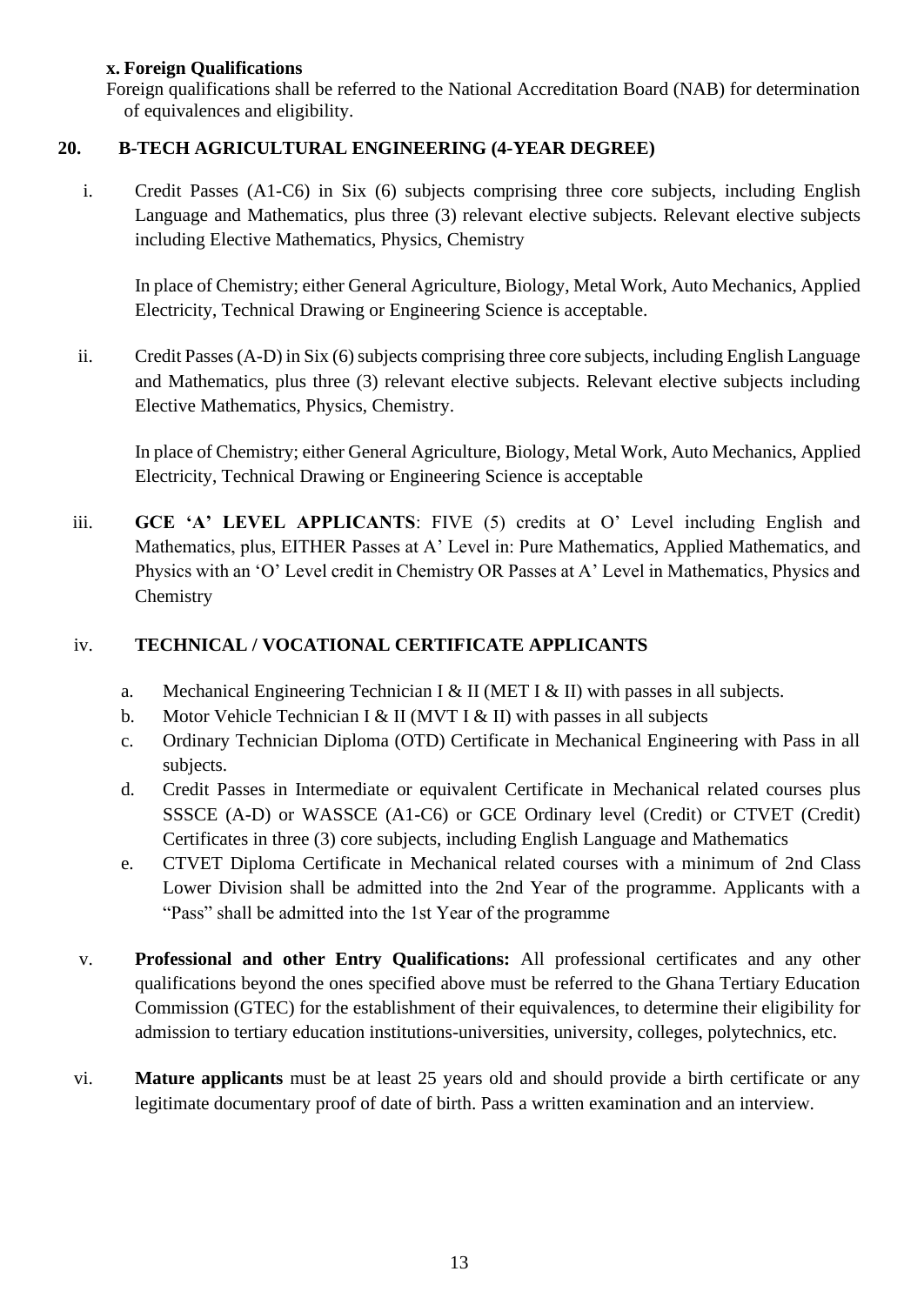#### vii. **Teacher Applicants:** Three (3) year certificate 'A'

**OR**

Five (5) GCE 'O' level credits including English Language, Mathematics and two (2) Science Subjects or Five (5) SSCE/WASSCE passes including English language, Mathematics and two (2) elective science subjects

#### **AND**

A minimum of three (3) years teaching experience

## viii. **HND APPLICANTS**

HND Certificate applicants with at least Second-Class Lower Division in any Agricultural Engineering oriented programme, such as:

- a. Agricultural Engineering
- b. Mechanical Engineering
- c. Agricultural Mechanization
- d. Automobile Engineering

shall be admitted into the 3rd Year of the Bachelor of Technology (B-Tech) Agricultural Engineering programme.

HND applicants with a "Pass" must pass a selection interview. In addition, the applicant must have acquired a 2 year post-HND qualification working experience

## ix. **INTERNATIONAL AND OTHER APPLICANTS**

International Baccalaureate applicants may apply with contents of programmes equivalent to the Ghanaian WASSCE/SSSCE or the Ghanaian A' Level programmes.

Credits of International Baccalaureate applicants shall meet requirements 8.1.1 and 8.1.2 with equivalent certificates.

International students' certificates will be submitted to the Ghana Tertiary Education Commission (GTEC) for evaluation before any student is admitted.

## **22. B-TECH FOOD AND POSTHARVEST TECHNOLOGY (4-YEAR)**

- i. SSSCE/WASSCE: Credit passes in English, Core Mathematic, Integrated Science and three (3) relevant elective subjects such as Physics, Chemistry, Biology, Mathematics, Food and Nutrition, Agriculture Science and other related Agricultural disciplines.
- ii. GCE: Passes in Two (2) subjects at GCE 'A 'Level in Mathematics, Physics, Chemistry, Biology and Agricultural Science.
- iii. Candidates Diploma in Food Science, Food and Postharvest Technology and Food Technology will be admitted at Level 200
- v. Mature Admission: Candidates should have secondary education, NVTI and must be at least 25 years old with at least Two (2) year relevant work experience. In addition, applicants must pass an organised entrance examination and interview by the department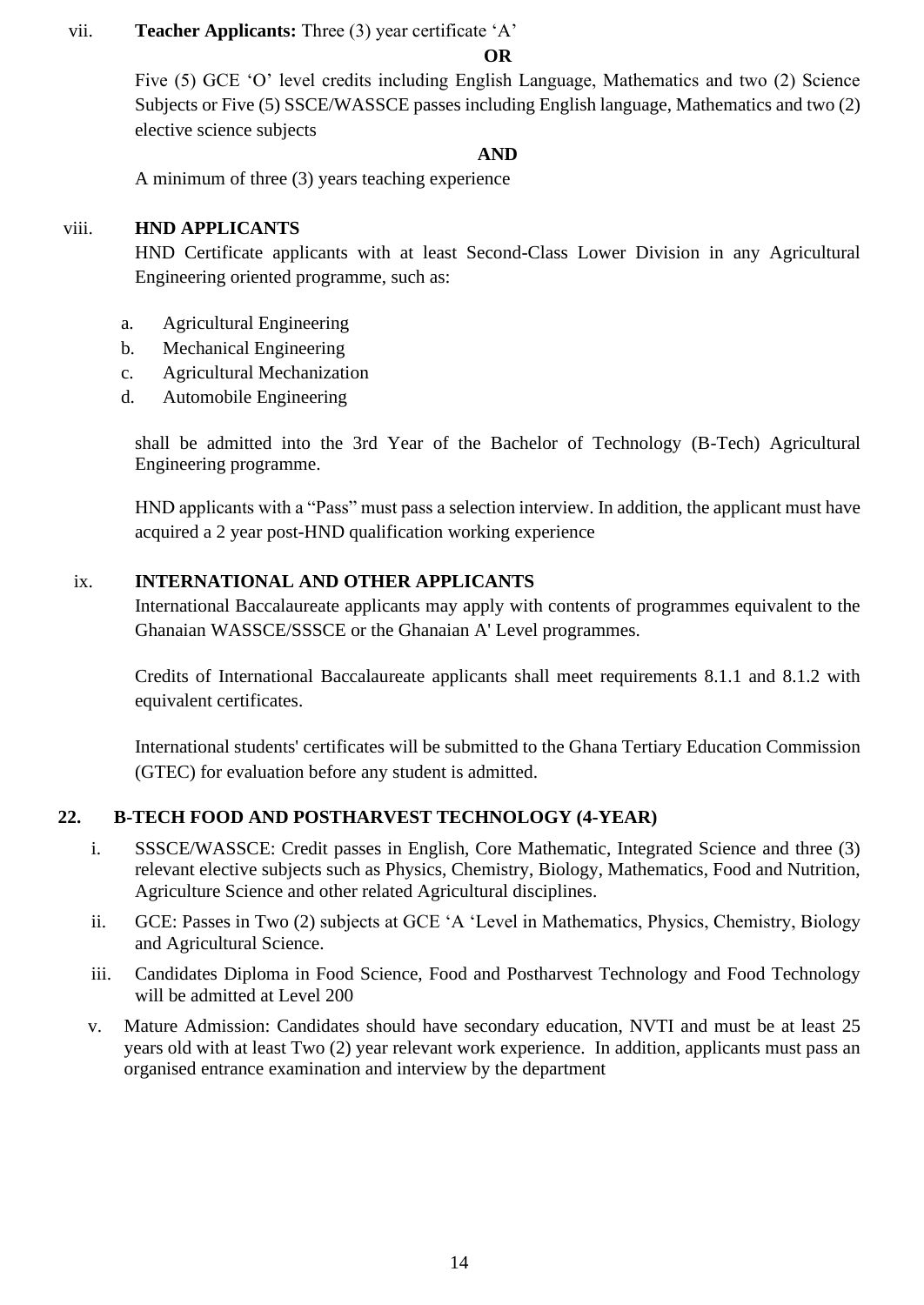## **23. B-TECH ENTREPRENEURSHIP AND BUSINESS INNOVATION (REGULAR/WEEKEND/EVENING) – (4-YEAR DEGREE)**

## **A. CATEGORY A: ENTRY REQUIREMENTS**

#### **i.Holders of Diploma Certificates**

Holders of a good Diploma Certificate (At least Second Class Lower Division or Better) in any background/ or business or related to the applicant proposed areas of specialization.

Applicant who meets the diploma qualification shall be admitted at the Level 200 of the Bachelor of Technology in Entrepreneurship and Business Innovation

## **ii.Holders of HND**

Holders of a good HND certificate (Second Class Lower Division or better) in any business related area/the applicant areas of specialization/or any discipline shall be considered at the Level 300 (provided he/she obtains CGPA OF 3.70 or better) of the Bachelor of Technology in Business Innovation programme. The applicant must have at least, one-year working experience or a national service experience in the relevant field.

#### iii.**Holders of Professional Certificates (ACCA, CIM, ICM, NVQ, CITY and GUILDS, etc)**

Holders of professional certificates from recognized institutions which equivalences match with category A or B above shall be considered with the level indicated thereof. The determination shall be made based on the number of passes meeting the equivalence.

#### **iv.Credit Transfer**

Applicants in Business or Management disciplines transferring from similar programmes or equivalence run at other accredited/recognized institutions with minimum of Second  $(2<sup>nd</sup>)$  Class Lower Division or better shall be admitted at the same level.

## **v.HND Graduates/Diploma Certificates and its Equivalence from other related fields**

Other HND holders from other related fields of disciplines with a qualification of Second  $(2<sup>nd</sup>)$  Class Lower Division with at least one (1) year working experience in any management capacity shall be considered for Level 200 instead of Level 300. Such applicants shall be admitted through interview.

#### **vi.Holders of One Year Certificate in the related Discipline/Entrepreneurs/Owner Managers**

Holders of a one year certificate from an accredited institution in any management discipline and its equivalence shall be considered at Level 100 for a diploma programme. The applicant shall have an oral examination if obtained lower than credit pass/a class lower than 2nd Class Lower Division) However, applicants who own their own businesses with three years (3) working experience who can read and write, and are 25years and above, shall be admitted through a written and oral examination. Such applicants would be admitted at Level 100.

## **B: ENTRY REQUIREMENTS (CATEGORY B)**

#### **1. SSSCE APPLICANTS**

SSCE applicants should have at least, Six Passes (A-D) in all subjects, including English Language, Mathematics and Social Studies/Science; and three (3) electives which must be relevant to the area of specialization

## **2. WASSCE APPLICANTS**

Six Passes (A1-D7) in all subjects, including English Language, Mathematics and Social Studies/Science; and must possess a minimum of C6 in any three (3) elective subjects which must be relevant to the area of specialization.

#### **3. G.C.E. 'A' LEVEL APPLICANTS**

Five (5) G.C.E 'O' Level Credits including English Language and Mathematics or its equivalent plus two (2) 'A' Level passes excluding General Paper.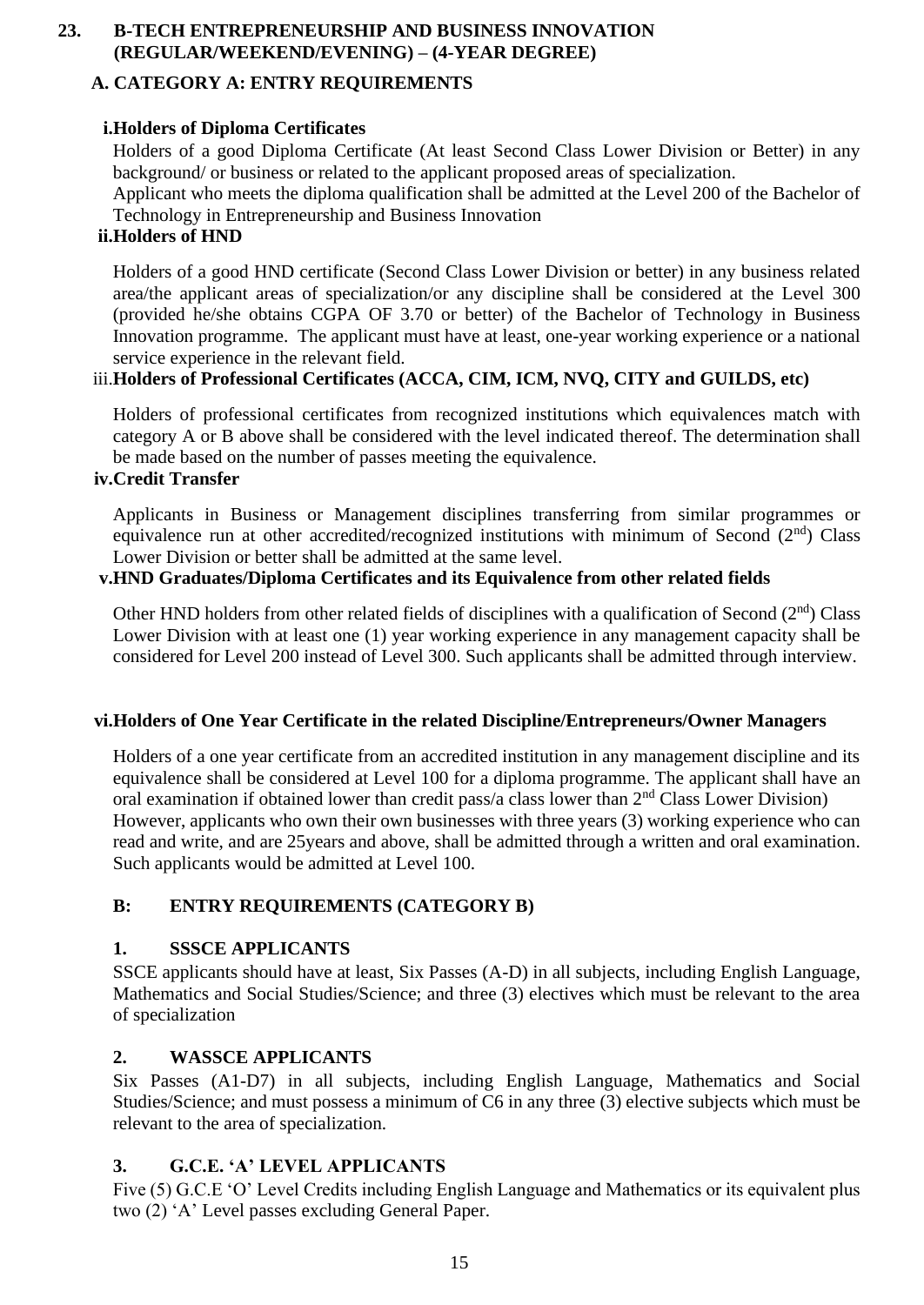#### **4. TECHNICAL/VOCATIONAL/BUSINESS/COMMERCIAL CERTIFICATE APPLICANTS**

Advanced Business Certificate, Diploma in Business Studies (DBS), Diploma in Computerized Accounting (DCA), Diploma in Banking Technology & Accounting (DBTA), Diploma in Business Administration (DBA), RSA II/III, MET I& II, MVT I&II, EET I&II, GCC& CTC I& II or CTC I & II, OTD Certificate, Advanced B/C Craft Certificate, Institutional Management or City & Guilds Part I & II (812/1, 812/2) or Stenographer Certificate plus four SSSCE/WASSCE credit passes including English Language and Mathematics.

## **a. TEACHER APPLICANTS ['A' FOUR-YEAR OR POST-SEC. OR DIPLOMA IN EDUCATION CERTIFICATE]**

#### **b. DIPLOMA IN BUSINESS STUDIES (DBS) APPLICANTS INTO DEGREE PROGRAMMES**

Applicants who hold DBS with at least Credit passes from GES accredited institutions are eligible for admission to level 200 to pursue any of our degree programmes at the degree level. DBS/DEM/DPM applicants etc. who hold a Pass would enroll at level 100.

## **c. DIPLOMA CERTIFICATES (NABPTEX) APPLICANTS**

Applicants who hold Diploma from GES accredited institutions are eligible for admission to the Level 200 to pursue our degree programmes.

## **d. CERTIFICATE II APPLICANTS**

Certificate II Applicants with Passes in six (6) subjects comprising three (3) core subjects (English, Mathematics and Integrated Science/Social Studies) plus three (3) passes in relevant elective subjects are eligible for degree programmes.

## **CATEGORY C: MATURE CANDIDATES**

All applicants must be 25 years old and should provide a Birth Certificate or any legitimate documentary proof of date of birth

- Must have a minimum of 2 years' work experience.
- **Pass a written Examination and an interview.**

## **24. B.TECH MARKETING STUDIES (4-YEAR DEGREE)**

#### **ENTRY REQUIREMENTS**

To be enrolled on the programme, prospective applicants are expected to meet some minimum entry requirements. These are as follows:

#### 1. **SSCE/WASSCE Applicants**

Credit passes in English Language. Mathematics, Integrated Science and three (3) relevant elective subjects such as Elective Mathematics, Financial Accounting, Business Management, Cost Accounting, and other General Arts related courses.

2. GCE 'O' Level and GCE 'A' Level (With a Business Background): Five (5) 'O' level credit passes including English Language, Mathematics and Two (2) 'A' level passes.

#### 3. **Mature Admissions:**

Must be at least 25 years old and must provide a birth certificate or any legitimate documentary proof of date of birth.

Must pass a written examination and an interview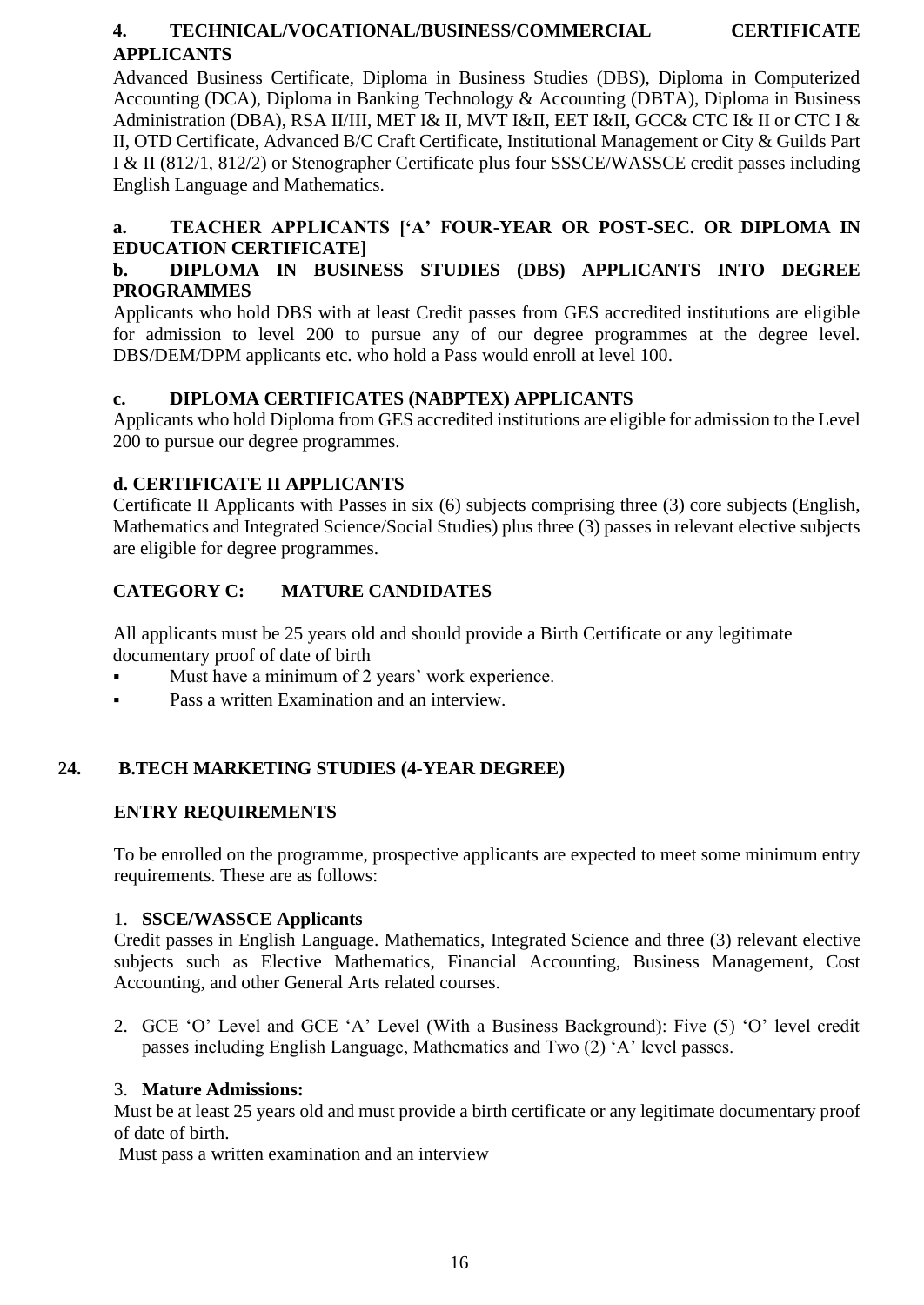#### **DIPLOMA CERTIFICATE HOLDER**

1. Applicants who have graduated with Diploma in Electronic Marketing Diploma in Public Relations and any other Marketing or Business Management related diploma certificate from an accredited institution would be admitted into the Second Year of the programme.

Applicants, who have graduated with HND in Marketing certificates, would be admitted into level 300 of the programme.

Other Diploma qualifications equivalent to HND would be considered for admission at lever 300 of the programme.

#### **TEACHER APPLICANTS**

Three (3) year certificate 'A'

Or

Five (5) GCE 'O' Level credits including English Language, Mathematics and two (2) Science Subjects or five (5) SSCE/WASSCE passes including English language. Mathematics and two (2) elective science subjects.

## **25. BACHELOR OF TECHNOLOGY IN ACCOUNTING & FINANCE (4-YEAR DEGREE)**

#### **1. OPTIONS/SESSIONS**

- a) Regular
- b) Evening
- c) Weekend

#### **Admission Requirements**

To be enrolled on the programme, prospective applicants are expected to meet some minimum entry requirements base on the mode entry. Thus, the admission requirements depend on the applicant mode of entry. These are as follows:

#### **Senior Secondary School Certificate Examinations (SSSCE), West African Senior School Certificate Examination (WASSCE) and General Business Certificate Examination (GBCE)**

The general requirements for admission of WASSCE, SSSCE and GBCE candidates to first degree programmes are three (3) credit passes in three core subjects, and three (3) credit passes in three relevant elective subjects.

- i. SSSCE Candidates: Credit Passes (A-D) in six (6) subjects comprising three core subjects, including English Language and Mathematics, plus three (3) relevant elective subjects.
- ii. WASSCE Candidates: Credit Passes (A1-C6) in six (6) subjects comprising three core subjects, including English Language and Mathematics, plus three (3) relevant elective subjects.
- iii. GBCE Candidates: Credit Passes (A-D) in six (6) subjects comprising three core subjects including English Language and Mathematics plus three (3) relevant elective subjects

#### **General Certificate of Education (GCE) Advanced Level Candidates**

Passes in three (3) subjects (at least, one of the passes should be Grade D or better). Also, the applicant must have had credit passes (Grade 6) in five GCE Ordinary Level subjects including English Language, Mathematics and a Science subject (for non-science students) and an Arts subject (for Science students).

#### **Admission of Higher National Diploma (HND) Candidates to First Degree Programmes**

Applicants who have graduated with a good HND certificate are eligible for admission into level 300 or the Third Year of the Programme after selection interview. Other Diploma qualifications from elsewhere assessed to be equivalent to HND may be similarly considered for admission at level 300 or the Third Year of the Programme.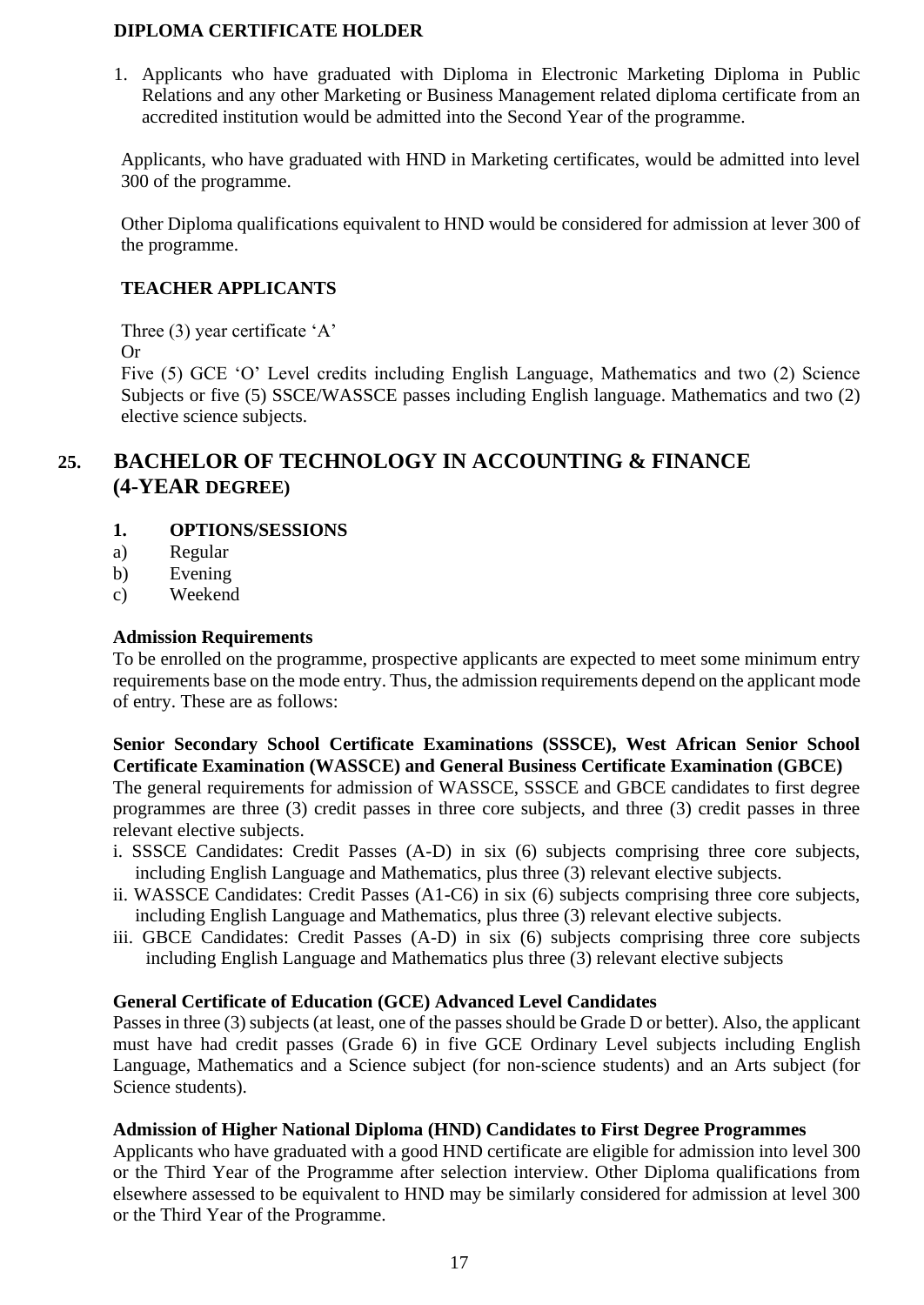## **Admission of Professional Candidates to First Degree Programmes**

Applicants who have partly qualified from recognised professional institutions (level two) such as institute of chartered accountants Ghana (ICAG), association of certified chartered accountants (ACCA), chartered institute of management accountants (CIMA), accounting technician scheme West Africa (ATSWA) and any other candidates with equivalent professional qualifications are eligible for admission into level 300 or the Third Year of the Programme after selection interview.

## **Advanced Business Certificate Examination (ABCE) Candidates**

Advanced Business Certificate Examination (ABCE) Candidates must have full Diploma Certificate in ABCE. Also, the applicant must have had credit passes in five (5) subjects including English Language, Mathematics, Integrated Science or Social Studies in the General Business Certificate Examination (GBCE) or Senior Secondary School Certificate Examination (SSSCE) or West African Senior Secondary School Certificate Examinations (WASSCE). ABCE candidates may be considered for admission at level 200 of the programme.

## **Mature Students' Entry**

Mature students entry avenues to BTech in Accounting and Finance provide opportunities for people who could not do so earlier in their lives to further their education at the tertiary level after some years of working in the field.

- i. The applicant must be at least 25 years old, and show proof of age with a birth certificate or any legitimate documentary proof of date of birth, which is at least 5 years old at the time of application;
- ii. Applicant must pass Mature Students' Entrance Examinations conducted by the Cape Coast Technical University (English Language, Mathematics and an Aptitude Test in Accountancy and Finance);

## **A. HND (TERTIARY) PROGRAMMES**

|                           | <b>HND Accountancy Studies</b>                   | (Regular/Evening/Weekend)   |  |  |  |
|---------------------------|--------------------------------------------------|-----------------------------|--|--|--|
| $\overline{2}$            | <b>HND Marketing Studies</b>                     | (Regular)                   |  |  |  |
| 3.                        | HND Secretaryship & Management Studies           | (Regular / Evening Session) |  |  |  |
| 4.                        | <b>HND Purchasing and Supply</b>                 | (Regular /Weekend Session)  |  |  |  |
| 5.                        | <b>HND Mechanical Engineering</b>                | (Regular /Weekend Session)  |  |  |  |
| 6.                        | HND Electrical/Electronic Engineering            | (Regular /Weekend Session)  |  |  |  |
| 7.                        | HND Hotel, Catering and Institutional Management | (Regular /Weekend Session)  |  |  |  |
| 8.                        | HND Fashion, Design & Textile Studies            | Regular /Weekend Session)   |  |  |  |
| 9.                        | <b>HND Civil Engineering</b>                     | (Regular)                   |  |  |  |
| 10.                       | <b>HND Building Technology</b>                   | (Regular)                   |  |  |  |
| 11.                       | <b>HND</b> Tourism                               | (Regular)                   |  |  |  |
| 12.                       | <b>HND Statistics</b>                            | (Regular)                   |  |  |  |
|                           |                                                  |                             |  |  |  |
| <b>ENTRY REQUIREMENTS</b> |                                                  |                             |  |  |  |

#### **SSSCE APPLICANTS**

Six Passes (A-D) in all subjects, including English Language, Mathematics and Social Studies/Science; and three (3) electives which must be relevant to the area of specialization

## **WASSCE APPLICANTS**

Six Passes (A1-D7) in all subjects, including English Language, Mathematics and Social Studies/Science; and must possess a minimum of C6 in any three (3) elective subjects which must be relevant to the area of specialization.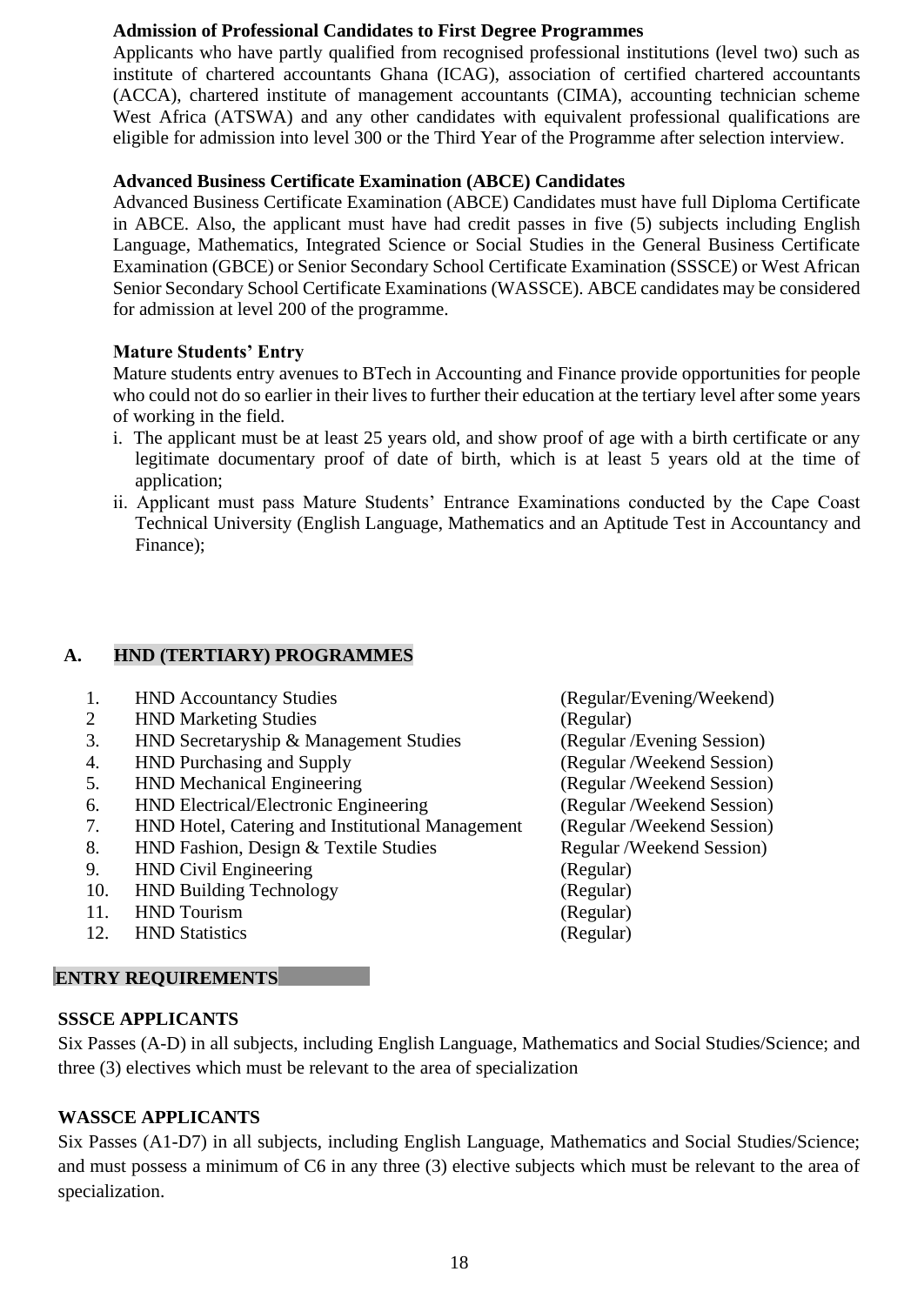## **G.C.E. 'A' LEVEL APPLICANTS**

Five (5) G.C.E 'O' Level Credits including English Language and Mathematics or its equivalent plus two (2) 'A' Level passes excluding General Paper.

## **TECHNICAL/VOCATIONAL/BUSINESS/COMMERCIAL CERTIFICATE APPLICANTS**

Advanced Business Certificate, Diploma in Business Studies (DBS), Diploma in Computerized Accounting (DCA), Diploma in Banking Technology & Accounting (DBTA), Diploma in Business Administration (DBA), RSA II/III, MET I& II, MVT I&II, EET I&II, GCC& CTC I& II or CTC I & II, OTD Certificate, Advanced B/C Craft Certificate, Institutional Management or City & Guilds Part I & II (812/1, 812/2) or Stenographer Certificate plus four SSSCE/WASSCE credit passes including English Language and Mathematics.

#### **DIPLOMA IN BUSINESS STUDIES (DBS) APPLICANTS INTO HND PROGRAMMES**

Applicants who hold DBS with Distinction or Credit from GES accredited institutions are eligible for admission to level 200 to pursue Business related programmes at the HND level. DBS applicants who hold a Pass would enroll at level 100.

## **DIPLOMA IN ENGINEERING CERTIFICATE (CTVET) APPLICANTS**

Applicants who hold Diploma in Engineering from GES accredited institutions are eligible for admission to HND level 200 to pursue engineering related programmes.

## **CERTIFICATE II APPLICANTS**

Certificate II Applicants with Passes in six (6) subjects comprising three (3) core subjects (English, Mathematics and Integrated Science/Social Studies) plus three (3) passes in relevant elective subjects are eligible for HND programmes.

## **PROFESSIONAL DIPLOMA PROGRAMMES**

| <b>Professional</b> Diploma in Banking Technology & Accounting | - Two (2) Semesters |
|----------------------------------------------------------------|---------------------|
| <b>Professional</b> Diploma in Computerized Accounting         | - Two (2) Semesters |
| <b>Professional Diploma in Business Administration</b>         | - Two (2) Semesters |

#### **ENTRY REQUIREMENTS**

Diploma in Banking Technology & Accounting Diploma in Computerized Accounting Diploma in Accounting or Commerce from a GTEC Accredited Institution Four Passes in ACCA or ICA Diploma from ICM Diploma in Business Administration

#### **MATURE CANDIDATES**

- i. Must be 25 years old and should provide a Birth Certificate or any legitimate documentary proof of date of birth
- ii. Must have a minimum of 2 years' work experience and
- iii. Pass a written Examination and an interview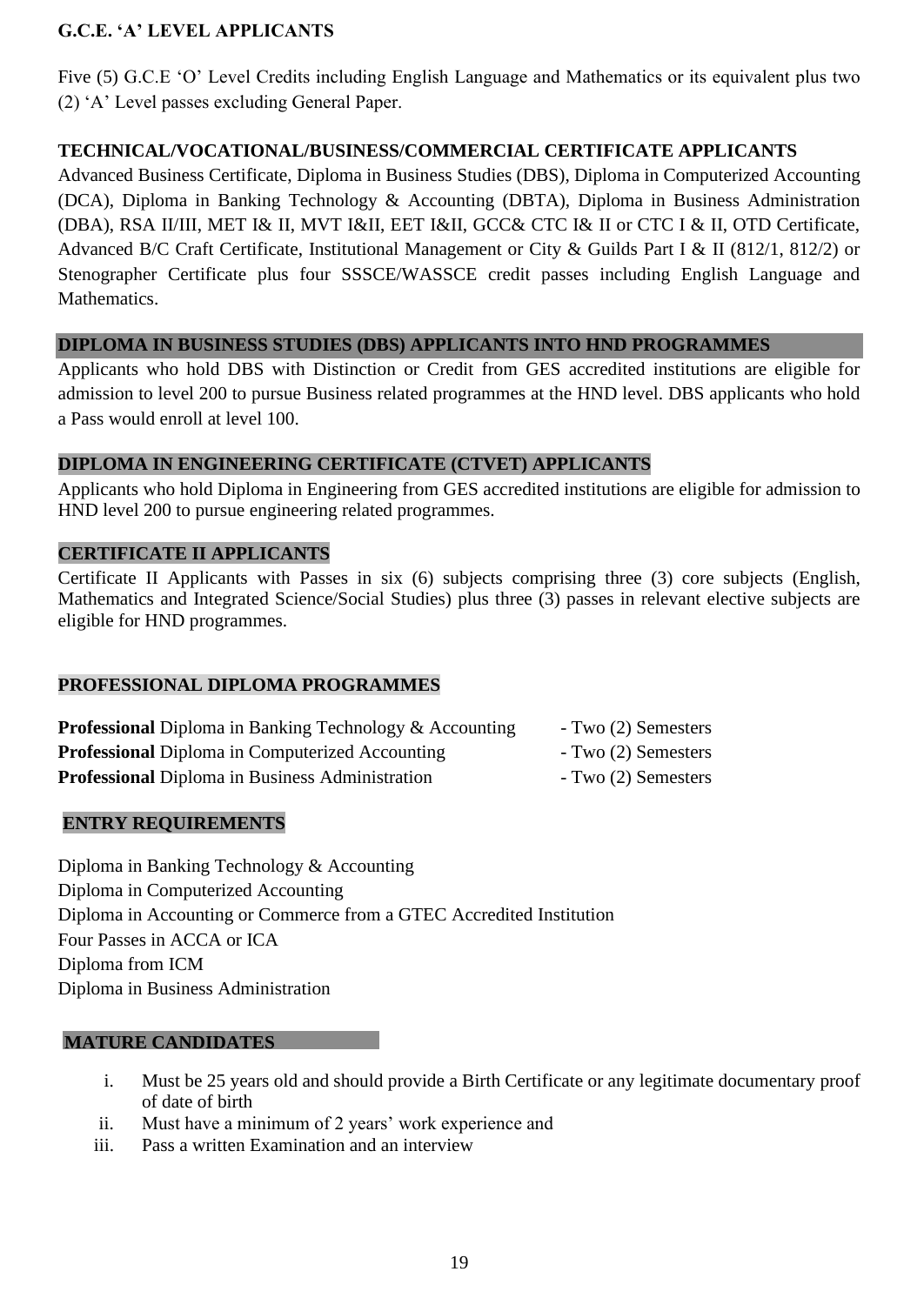#### **B. NON-TERTIARY PROGRAMMES**

#### **DIPLOMA PROGRAMMES - TWO (2) YEARS DURATION**

- i. Diploma in Business Administration
- ii. Diploma in Banking Technology & Accounting
- iii. Diploma in Computerized Accounting
- iv. Diploma in Public Relations
- v. Diploma in Electronic Marketing
- vi. Diploma in Procurement Management
- vii. Diploma in Hospitality and Institutional Management
- viii. Diploma in Fashion Design and Textile Technology
- ix. Diploma in Tourism and Hospitality Management
- x. Diploma in Mechanical Engineering
- xi. Diploma in Estimation and Quantity Surveying
- xii. Diploma in Food and Postharvest Technology

#### **Entry Requirement:**

Candidates must have 4 passes in SSSCE/WASSCE/GBCE including English Language and Core Mathematics.

Professionals with 812/1 or Professionals with NVTI Certificate 1 & 2. A pass or better in the NVTI or Intermediate dressmaking/Fashion/Certificate II /Technician Certificate applicants

#### I **C. ACCESS COURSE INTO HND PROGRAMMES FOR TECHNICAL & VOCATIONAL SCHOOL /SSSCE/WASSCE SCIENCE GRADUATES**

The Access Course for technical and vocational school graduates has been designed by Commission for Technical and Vocational Educational Training (CTVET) to offer students the opportunity to pursue a oneyear Access Course in English Language, Mathematics and Science. The final Examination will be conducted by the Commission for Technical and Vocational Educational Training (CTVET) after which successful candidates will be qualified to enroll in HND Engineering and Applied Science/Arts programmes in any of the Technical Universities/polytechnics in Ghana.

The following HND Engineering and Applied Science/Arts programmes are available in Cape Coast Technical University for successful candidates:

- HND Mechanical Engineering (Automobile, Plant and Production Options)
- HND Electrical/Electronic Engineering / HND Building Technology / HND Civil Engineering
- HND Hotel, Catering & Institutional Management / HND Fashion, Design & Textile Studies

#### **ENTRY REQUIREMENTS**

- Technical/Vocational school graduates with Intermediate and Certificate II results must pass all their trade/elective components.
- Pure Science students from Senior High Schools must pass at least three (3) of their elective subjects.
- Agricultural Science graduates from Senior High Schools must pass at least three (3) of their elective subjects

## **2022 WASSCE CANDIDATES CAN ALSO APPLY**

## **NOTE: ALL ADMISSIONS TO CAPE COAST TECHNICAL UNIVERSITY ARE STRICTLY VIA THE ONLINE ADMISSION SYSTEM**